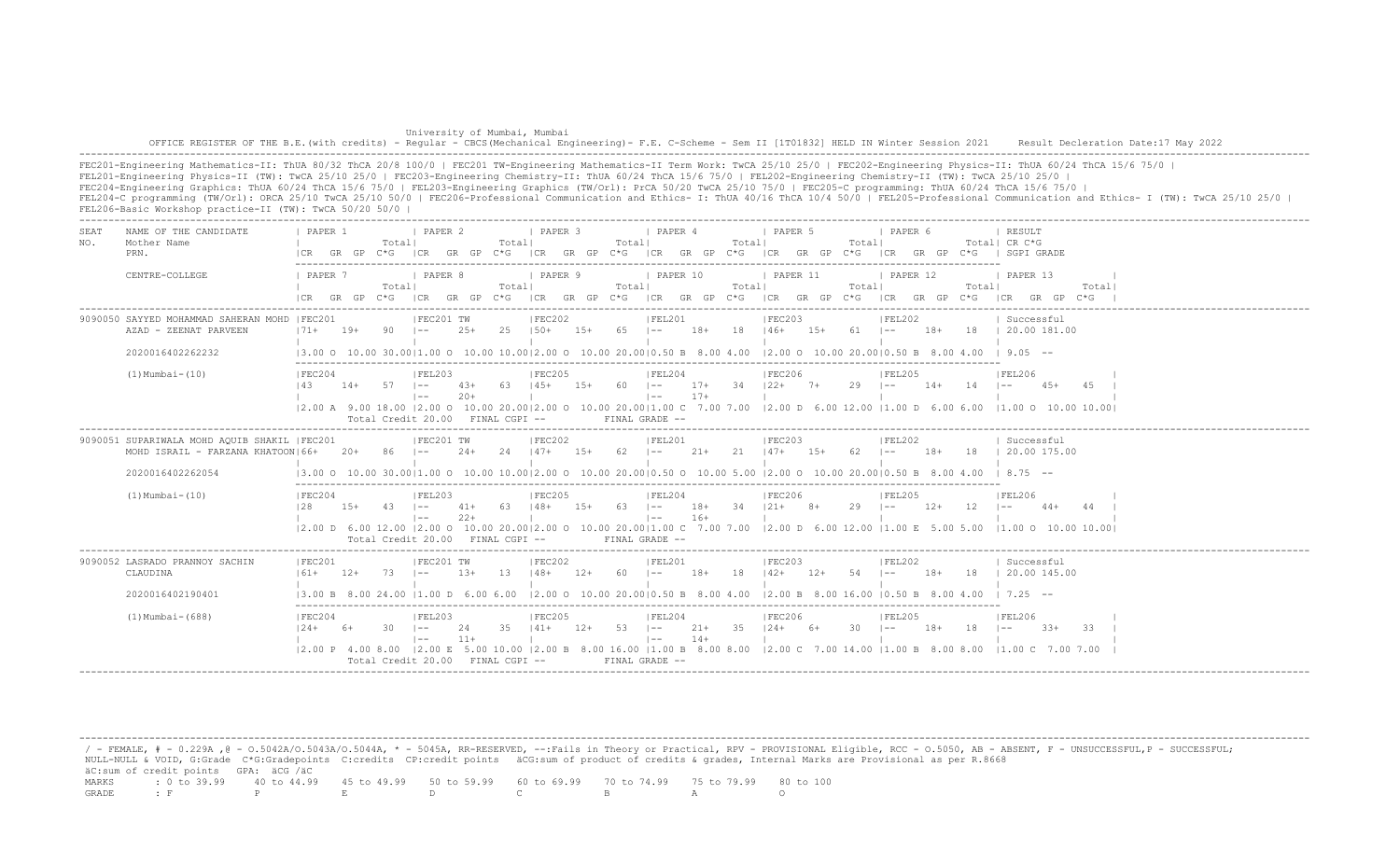## University of Mumbai, Mumbai OFFICE REGISTER OF THE B.E.(with credits) - Regular - CBCS(Mechanical Engineering)- F.E. C-Scheme - Sem II [1T01832] HELD IN Winter Session 2021 Result Decleration Date:17 May 2022 -------------------------------------------------------------------------------------------------------------------------------------------------------------------------------------------------------------------

FEC201-Engineering Mathematics-II: ThUA 80/32 ThCA 20/8 100/0 | FEC201 TW-Engineering Mathematics-II Term Work: TwCA 25/10 25/0 | FEC202-Engineering Physics-II: ThUA 60/24 ThCA 15/6 75/0 | FEL201-Engineering Physics-II (TW): TwCA 25/10 25/0 | FEC203-Engineering Chemistry-II: ThUA 60/24 ThCA 15/6 75/0 | FEL202-Engineering Chemistry-II (TW): TwCA 25/10 25/0 | FEC204-Engineering Graphics: ThUA 60/24 ThCA 15/6 75/0 | FEL203-Engineering Graphics (TW/Orl): PrCA 50/20 TwCA 25/10 75/0 | FEC205-C programming: ThUA 60/24 ThCA 15/6 75/0 | FEL204-C programming (TW/Orl): ORCA 25/10 TwCA 25/10 50/0 | FEC206-Professional Communication and Ethics- I: ThUA 40/16 ThCA 10/4 50/0 | FEL205-Professional Communication and Ethics- I (TW): TwCA 25/10 25/0 | FEL206-Basic Workshop practice-II (TW): TwCA 50/20 50/0 | -------------------------------------------------------------------------------------------------------------------------------------------------------------------------------------------------------------------

| SEAT<br>NAME OF THE CANDIDATE<br>Mother Name<br>NO.<br>PRN. | PAPER 1<br>  PAPER 2<br>  PAPER 3<br>  PAPER 4<br>I PAPER 5<br>I PAPER 6<br>RESULT<br>Totall<br>Totall<br>Totall<br>Totall<br>Totall<br>Total  CR C*G<br>GR GP C*G<br>GR GP C*G<br>$ CR$ GR GP $C*G$ $ CR$ GR GP $C*G$<br>ICR GR GP C*G<br>SGPI GRADE<br>ICR<br>I CR<br>ICR GR GP C*G                                                                                                                                                                                                             |  |
|-------------------------------------------------------------|---------------------------------------------------------------------------------------------------------------------------------------------------------------------------------------------------------------------------------------------------------------------------------------------------------------------------------------------------------------------------------------------------------------------------------------------------------------------------------------------------|--|
| CENTRE-COLLEGE                                              | PAPER 9<br>1 PAPER 10<br><b>I PAPER 11</b><br>1 PAPER 7<br>I PAPER 8<br>1 PAPER 12<br>1 PAPER 13<br>Totall<br>Totall<br>Total <br>Totall<br>Totall<br>Totall<br>Total <br>$GR$ GP $C*G$ ICR GR GP $C*G$<br>$C * G$<br>ICR<br>$C*G$<br>ICR GR GP C*G<br>ICR GR GP C*G<br>$C*G$<br>GR GP<br>GR.<br><b>GP</b><br>ICR<br>ICR GR GP                                                                                                                                                                    |  |
| 9090053 RATHOD RUSHIPRASAD RAMRAC<br>SUMAN                  | IFEC201 TW<br>IFEC202<br>IFEC203<br>IFEC201<br>IFEL201<br>IFEL202<br>ABS<br>12<br>$145+ 6+$<br>$51 - 1 -$<br>$10+$ 10 $146+$ 5! + 51 1--<br>$151+$<br>59<br>$12+$<br>$10+$<br>$10 \t 120.00 -$<br>8+<br>$1 - -$                                                                                                                                                                                                                                                                                   |  |
| 2020016402190656                                            | $(2.00 \text{ C} \quad 7.00 \text{ 14.00} \quad (0.50 \text{ P} \quad 4.00 \text{ 2.00} \quad (2.00 \text{ C} \quad 7.00 \text{ 14.00} \quad (0.50 \text{ P} \quad 4.00 \text{ 2.00}$<br>13.00 D 6.00 18.00 11.00 E 5.00 5.00<br>$\cdots$                                                                                                                                                                                                                                                         |  |
| $(1)$ Mumbai - $(688)$                                      | IFEC205<br>IFEC206<br> FEC204<br>IFEL203<br>IFEL204<br>IFEL205<br><b>IFEL206</b><br>$54$ $ -$<br>18+<br>31 122+<br>1.5<br>$124+$<br>$24$ $1--$<br>$10 \t146+$<br>$5+$<br>$27 - 1 - -$<br>$1.5+$<br>$2.5+$<br>- 2.5<br>AA<br>AA<br>$8+$<br>$1 - -$<br>$13+$<br>$10+$<br>$\vert$ $-$<br>$\vert$ $-$<br>12.00 F 0.00 0.00 12.00 F 0.00 0.00 12.00 B 8.00 16.00 11.00 C 7.00 7.00 12.00 D 6.00 12.00 11.00 C 7.00 7.00 11.00 D 6.00 6.00<br>Total Credit 20.00 FINAL CGPI --<br>FINAL GRADE --        |  |
| 9090054 VASANI VARUN NILESH<br>ALKA<br>2020016402102361     | IFEC201 TW<br> FEC201<br>IFEC202<br>IFEL201<br>IFEC203<br> FEL202<br>Successful<br>$155+$<br>$18+$<br>$15+$<br>15   20.00 172.50<br>92<br>$20+$<br>20<br>69 –<br>18<br>$150+$ 15+<br>$175+$<br>$17+$<br>$1 - -$<br>$14+$<br>65 – 1 – –<br>13.00 0 10.00 30.0011.00 0 10.00 10.0012.00 0 10.00 20.0010.50 B 8.00 4.00 12.00 0 10.00 20.0010.50 C 7.00 3.50<br>$18.63 - -$                                                                                                                          |  |
| $(3)$ Andheri- $(524)$                                      | IFEC204<br>IFEL203<br>IFEC205<br>IFEL204<br>IFEC206<br><b>IFFI205</b><br>IFEL206<br>51<br>39<br>$155+$<br>$13+$<br>68 –<br>$14+$<br>$30 \t 132+ \t 6+$<br>38<br>22<br>$21+$<br>2.1<br>12.5<br>$14+$<br>$1 - -$<br>$-36+$<br>$2.2+$<br>$1 - -$<br>$1 - -$<br>$1.5+$<br>$16+$<br>$\vert$ $-$<br>$1 - -$<br> 2.00 D 6.00 12.00  2.00 C 7.00 14.00  2.00 O 10.00 20.00 1.00 C 7.00 7.00  2.00 A 9.00 18.00  1.00 O 10.00 10.00 1.00 P 4.00 4.00<br>Total Credit 20.00 FINAL CGPI --<br>FINAL GRADE -- |  |
| 9090055 AMAN HARESH PANCHAL<br>LATA<br>2020016401963386     | FEC201 TW<br> FEC202<br> FEL201<br> FEC203<br> FEL202<br> FEC201<br>  Successful<br>$56 - 1 - -$<br>$18+$<br>18<br>$147+$<br>$12+$<br>12<br>$150+$<br>$12+$<br>12<br>  20.00 148.00<br>$156+$<br>$18+$<br>74<br>$\vert - -$<br>$9+$<br>$14+$<br>64<br>$\vert - - \vert$<br>12.00 B 8.00 16.00 10.50 E 5.00 2.50 12.00 O 10.00 20.0010.50 E 5.00 2.50<br>13.00 B 8.00 24.00 11.00 B 8.00 8.00<br>$1 \t7 \t40 \t--$                                                                                 |  |
| $(5)$ Thane- $(428)$                                        | IFEC205<br>IFEC206<br>IFEC204<br>IFEL203<br>IFEL204<br>IFEL205<br>IFEL206<br>31<br>$11+$<br>22<br>$32 - 1 =$<br>$143+$<br>52<br>21<br>$152+$<br>$14+$<br>66 –<br>$124+$ 8+<br>$12+$<br>12<br>$42+$<br>42<br>- 9+<br>$\vert - -$<br>$1 - -$<br>$10+$<br>$11+$<br>$\vert - -$<br>$1 - -$<br>12.00 C 7.00 14.00 12.00 P 4.00 8.00 12.00 O 10.00 20.0011.00 P 4.00 4.00 12.00 C 7.00 14.00 11.00 E 5.00 5.00<br>$11.00$ O $10.00$ $10.00$<br>Total Credit 20.00 FINAL CGPI --<br>FINAL GRADE --       |  |

-------------------------------------------------------------------------------------------------------------------------------------------------------------------------------------------------------------------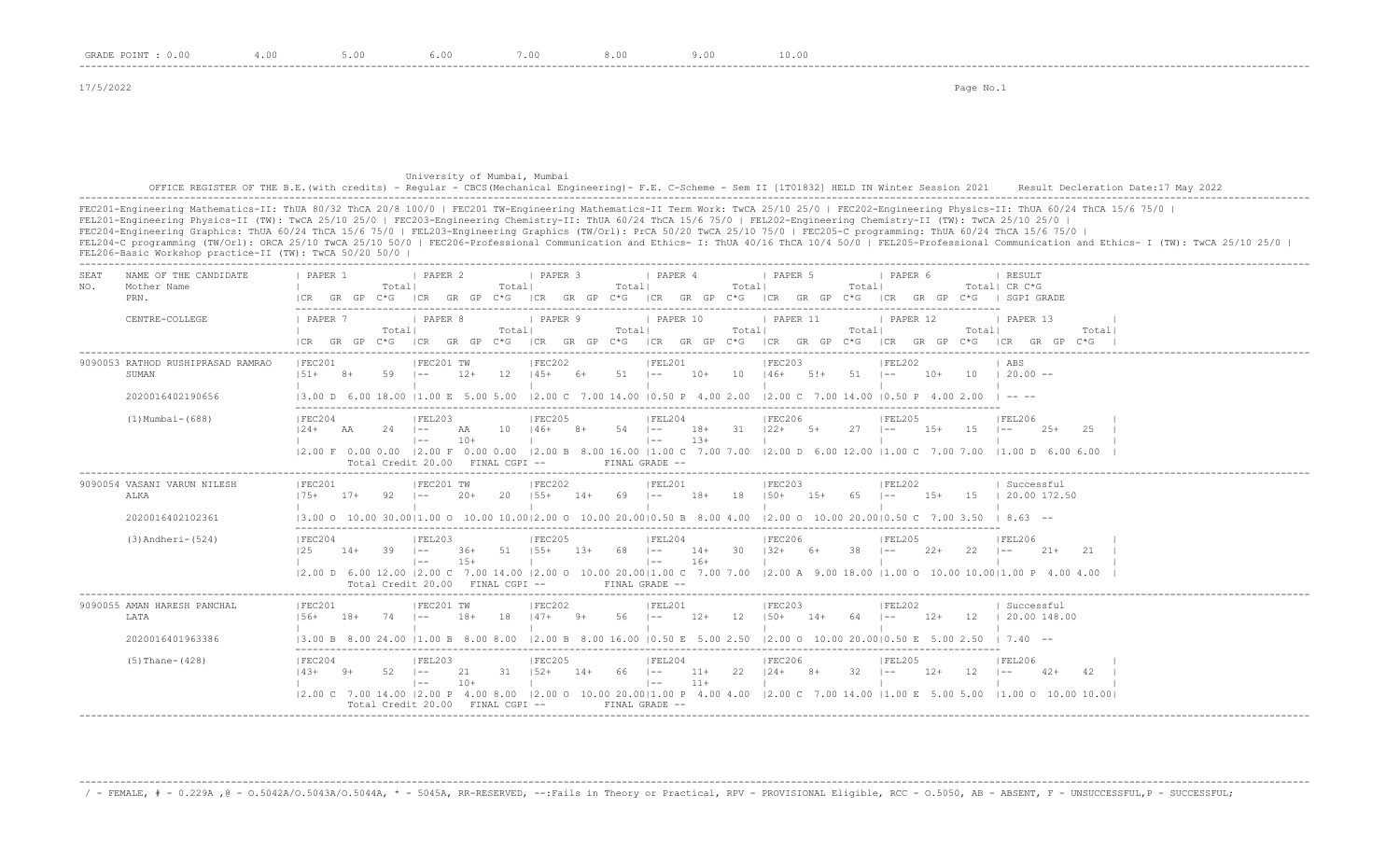|                    |                                                                                                       |      |        |      |      | NULL-NULL & VOID, G:Grade C*G:Gradepoints C:credits CP:credit points äCG:sum of product of credits & qrades, Internal Marks are Provisional as per R.8668 |
|--------------------|-------------------------------------------------------------------------------------------------------|------|--------|------|------|-----------------------------------------------------------------------------------------------------------------------------------------------------------|
|                    | äC:sum of credit points GPA: äCG /äC                                                                  |      |        |      |      |                                                                                                                                                           |
| MARKS              | t 0 to 39.99  40 to 44.99  45 to 49.99  50 to 59.99  60 to 69.99  70 to 74.99  75 to 79.99  80 to 100 |      |        |      |      |                                                                                                                                                           |
| GRADE : F          |                                                                                                       |      | $\Box$ |      |      |                                                                                                                                                           |
| GRADE POINT : 0.00 | 4.00                                                                                                  | 5.00 | 6.00   | 7.00 | 8.00 | 10.00                                                                                                                                                     |
|                    |                                                                                                       |      |        |      |      |                                                                                                                                                           |

 17/5/2022 Page No.2 University of Mumbai, Mumbai OFFICE REGISTER OF THE B.E.(with credits) - Regular - CBCS(Mechanical Engineering)- F.E. C-Scheme - Sem II [1T01832] HELD IN Winter Session 2021 Result Decleration Date:17 May 2022 ------------------------------------------------------------------------------------------------------------------------------------------------------------------------------------------------------------------- FEC201-Engineering Mathematics-II: ThUA 80/32 ThCA 20/8 100/0 | FEC201 TW-Engineering Mathematics-II Term Work: TwCA 25/10 25/0 | FEC202-Engineering Physics-II: ThUA 60/24 ThCA 15/6 75/0 | FEL201-Engineering Physics-II (TW): TwCA 25/10 25/0 | FEC203-Engineering Chemistry-II: ThUA 60/24 ThCA 15/6 75/0 | FEL202-Engineering Chemistry-II (TW): TwCA 25/10 25/0 | FEC204-Engineering Graphics: ThUA 60/24 ThCA 15/6 75/0 | FEL203-Engineering Graphics (TW/Orl): PrCA 50/20 TwCA 25/10 75/0 | FEC205-C programming: ThUA 60/24 ThCA 15/6 75/0 | FEL204-C programming (TW/Orl): ORCA 25/10 TwCA 25/10 50/0 | FEC206-Professional Communication and Ethics- I: ThUA 40/16 ThCA 10/4 50/0 | FEL205-Professional Communication and Ethics- I (TW): TwCA 25/10 25/0 | FEL206-Basic Workshop practice-II (TW): TwCA 50/20 50/0 | ------------------------------------------------------------------------------------------------------------------------------------------------------------------------------------------------------------------- SEAT NAME OF THE CANDIDATE | PAPER 1 | PAPER 2 | PAPER 3 | PAPER 4 | PAPER 5 | PAPER 6 | RESULT NO. Mother Name | Total| Total| Total| Total| Total| Total| CR C\*G PRN. |CR GR GP C\*G |CR GR GP C\*G |CR GR GP C\*G |CR GR GP C\*G |CR GR GP C\*G |CR GR GP C\*G | SGPI GRADE ------------------------------------------------------------------------------------------------------------------------- CENTRE-COLLEGE | PAPER 7 | PAPER 8 | PAPER 9 | PAPER 10 | PAPER 11 | PAPER 12 | PAPER 13 | | Total| Total| Total| Total| Total| Total| Total| |CR GR GP C\*G |CR GR GP C\*G |CR GR GP C\*G |CR GR GP C\*G |CR GR GP C\*G |CR GR GP C\*G |CR GR GP C\*G | ------------------------------------------------------------------------------------------------------------------------------------------------------------------------------------------------------------------- |FEC201 | FEC201 TW | FEC202 | FEL201 | FEC203 | FEL202 | Successful RUPALI |58 8 66 |-- 12+ 12 |27 11 38 |-- 12+ 12 |24+ 10 34 |-- 10+ 10 | 20.00 113.50 | | | | | | | 2020016401535672 |3.00 C 7.00 21.00 |1.00 E 5.00 5.00 |2.00 D 6.00 12.00 |0.50 E 5.00 2.50 |2.00 E 5.00 10.00 |0.50 P 4.00 2.00 | 5.68 -- ------------------------------------------------------------------------------------------------------------------------- (5)Thane-(889) |FEC204 |FEL203 |FEC205 |FEL204 |FEC206 |FEL205 |FEL206 | |28 10 38 |-- 25 39 |25+ 9 34 |-- 10+ 26 |16+ 7+ 23 |-- 10+ 10 |-- 30+ 30 | | |-- 14+ | |-- 16 | | | | |2.00 D 6.00 12.00 |2.00 D 6.00 12.00 |2.00 E 5.00 10.00 |1.00 D 6.00 6.00 |2.00 E 5.00 10.00 |1.00 P 4.00 4.00 |1.00 C 7.00 7.00 | Total Credit 20.00 FINAL CGPI -- FINAL GRADE -- ------------------------------------------------------------------------------------------------------------------------------------------------------------------------------------------------------------------- 9090057 ANDHERE MANAL SATEESH |FEC201 |FEC201 TW |FEC202 |FEL201 |FEC203 |FEL202 | Successful SAYALI |63+ 17+ 80 |-- 20+ 20 |60+ 13+ 73 |-- 22+ 22 |49+ 14+ 63 |-- 21+ 21 | 20.00 184.00 | | | | | | | 2020016402178276 |3.00 O 10.00 30.00|1.00 O 10.00 10.00|2.00 O 10.00 20.00|0.50 O 10.00 5.00 |2.00 O 10.00 20.00|0.50 O 10.00 5.00 | 9.20 -- ------------------------------------------------------------------------------------------------------------------------- (5)Thane-(996) |FEC204 |FEL203 |FEC205 |FEL204 |FEL206 |FEL205 |FEL206 |FEL206 |FEL206 |28 10+ 38 |-- 43+ 67 |55+ 14+ 69 |-- 19+ 37 |24+ 6+ 30 |-- 20+ 20 |-- 47+ 47 | | |-- 24+ | |-- 18+ | | | | |2.00 D 6.00 12.00 |2.00 O 10.00 20.00|2.00 O 10.00 20.00|1.00 B 8.00 8.00 |2.00 C 7.00 14.00 |1.00 O 10.00 10.00|1.00 O 10.00 10.00| Total Credit 20.00 FINAL CGPI -- FINAL GRADE -- ------------------------------------------------------------------------------------------------------------------------------------------------------------------------------------------------------------------- 9090058 BHASAD TUSHAR VIKRAM | FEC201 | |FEC201 TW | |FEC202 | |FEL201 | |FEC203 | |FEL202 | | Successful SARIKA |57+ 16+ 73 |-- 15+ 15 |54+ 13+ 67 |-- 10+ 10 |46+ 15+ 61 |-- 12+ 12 | 20.00 161.50 | | | | | | | 2020016402178172 |3.00 B 8.00 24.00 |1.00 C 7.00 7.00 |2.00 O 10.00 20.00|0.50 P 4.00 2.00 |2.00 O 10.00 20.00|0.50 E 5.00 2.50 | 8.08 -- ------------------------------------------------------------------------------------------------------------------------- (5)Thane-(996) |FEC204 |FEL203 |FEC205 |FEL204 |FEC206 |FEL205 |FEL206 | |44 12+ 56 |-- 43+ 54 |42+ 11+ 53 |-- 22+ 39 |22+ 6+ 28 |-- 19+ 19 |-- 35+ 35 | | |-- 11+ | |-- 17+ | | | | |2.00 B 8.00 16.00 |2.00 B 8.00 16.00 |2.00 B 8.00 16.00 |1.00 A 9.00 9.00 |2.00 D 6.00 12.00 |1.00 A 9.00 9.00 |1.00 B 8.00 8.00 | Total Credit 20.00 FINAL CGPI -- FINAL GRADE -- -------------------------------------------------------------------------------------------------------------------------------------------------------------------------------------------------------------------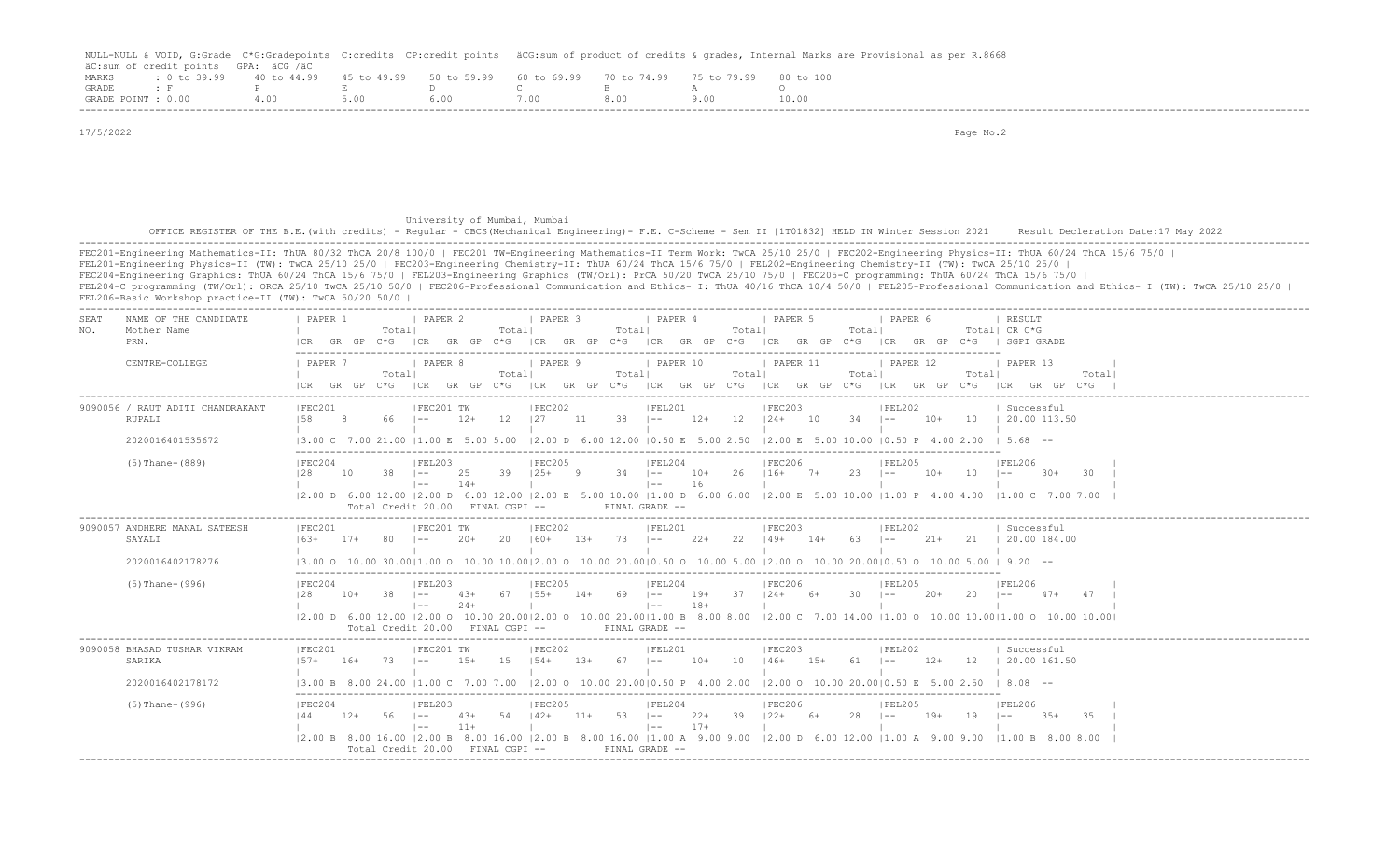|                    |                                                                                                |     |  |      |  | ' - FEMALE, # - 0.229A ,@ - 0.5042A/0.5043A/0.5044A, * - 5045A, RR-RESERVED, --:Fails in Theory or Practical, RPV - PROVISIONAL Eligible, RCC - 0.5050, AB - ABSENT, F - UNSUCCESSFUL,P - SUCCESSFUL; |
|--------------------|------------------------------------------------------------------------------------------------|-----|--|------|--|-------------------------------------------------------------------------------------------------------------------------------------------------------------------------------------------------------|
|                    |                                                                                                |     |  |      |  | NULL-NULL & VOID, G:Grade C*G:Gradepoints C:credits CP:credit points äCG:sum of product of credits & grades, Internal Marks are Provisional as per R.8668                                             |
|                    | äC:sum of credit points GPA: äCG /äC                                                           |     |  |      |  |                                                                                                                                                                                                       |
| MARKS              | t 0 to 39,99 40 to 44,99 45 to 49,99 50 to 59,99 60 to 69,99 70 to 74,99 75 to 79,99 80 to 100 |     |  |      |  |                                                                                                                                                                                                       |
| GRADE              |                                                                                                |     |  |      |  |                                                                                                                                                                                                       |
| GRADE POINT : 0.00 |                                                                                                | 400 |  | '.00 |  | 10.00                                                                                                                                                                                                 |

 University of Mumbai, Mumbai OFFICE REGISTER OF THE B.E.(with credits) - Regular - CBCS(Mechanical Engineering) - F.E. C-Scheme - Sem II [1T01832] HELD IN Winter Session 2021 Result Decleration Date:17 May 2022 -------------------------------------------------------------------------------------------------------------------------------------------------------------------------------------------------------------------

| NAME OF THE CANDIDATE<br>SEAT<br>Mother Name<br>NO.<br>PRN.     | <i>FAPER</i> 2<br>PAPER 1<br>I PAPER 3<br>1 PAPER 4<br>1 PAPER 5<br>I PAPER 6<br>RESULT<br>Totall<br>Totall<br>Totall<br>Totall<br>Totall<br>Total  CR C*G<br>$C*G$ $ CR$ $GR$ $GP$ $C*G$<br>ICR GR GP C*G<br>C*G   SGPI GRADE<br>ICR GR GP C*G<br>ICR GR GP<br>$C * G$<br> CR<br>GR GP<br>GR GP<br>ICR.                                                                                                                                                                                                                                                                                                                                                                                                                                                                                                                                                                                                                                      |
|-----------------------------------------------------------------|-----------------------------------------------------------------------------------------------------------------------------------------------------------------------------------------------------------------------------------------------------------------------------------------------------------------------------------------------------------------------------------------------------------------------------------------------------------------------------------------------------------------------------------------------------------------------------------------------------------------------------------------------------------------------------------------------------------------------------------------------------------------------------------------------------------------------------------------------------------------------------------------------------------------------------------------------|
| CENTRE-COLLEGE                                                  | <b>I PAPER 7</b><br>  PAPER 8<br>  PAPER 10<br>  PAPER 11<br>  PAPER 9<br>  PAPER 12<br>  PAPER 13<br>Totall<br>Totall<br>Totall<br>Totall<br>Totall<br>Totall<br>Total<br>GR GP<br>C*G ICR<br>GR GP C*G ICR GR GP C*G<br>ICR GR GP C*G ICR GR GP C*G ICR GR GP C*G ICR GR GP C*G                                                                                                                                                                                                                                                                                                                                                                                                                                                                                                                                                                                                                                                             |
| 9090059 KHARVI VINAY VENKATESH<br>SANGEETHA<br>2020016402178284 | IFEC201<br>IFEC201 TW<br>IFEC202<br>IFEL201<br>IFEC203<br>IFEL202<br>  Successful<br>- 62<br>16+<br>16<br>$140+$<br>$12+$<br>- 52<br>18+<br>18<br>$14.3+$<br>$14+$<br>$57 - 1 -$<br>$22+$<br>22 1 20.00 145.00<br>$146+$<br>$16+$<br>$1 - -$<br>$\sim$<br>$\vert 3.00 \vert C$ 7.00 21.00 $\vert 1.00 \vert C$ 7.00 7.00 $\vert 2.00 \vert C$ 7.00 14.00 $\vert 0.50 \vert B$ 8.00 4.00<br>$\vert 2.00 \text{ A} \vert 9.00 \text{ 18.00 } \vert 0.50 \text{ O} 10.00 \text{ 5.00 } \vert 7.25 \text{ --}$                                                                                                                                                                                                                                                                                                                                                                                                                                    |
| $(5)$ Thane- $(996)$                                            | IFEC204<br> FEL203<br> FEC205<br>IFEL204<br>IFEC206<br>IFEL205<br>  FEL206<br>38<br>55<br>35<br>28<br>31<br>-27<br>$144+$<br>$11+$<br>$1 - -$<br>18+<br>$120+$<br>$8+$<br>$20+$<br>20<br>$124+$<br>$7+$<br>$1 - -$<br>$\sim$<br>$40+$<br>40<br>$\sim$<br>$11+$<br>$17+$<br>$\vert$ $-$<br>$  --$<br> 2.00 P 4.00 8.00  2.00 D 6.00 12.00  2.00 B 8.00 16.00  1.00 B 8.00 8.00  2.00 D 6.00 12.00  1.00 O 10.00 10.00  1.00 O 10.00 10.00 10.00  <br>Total Credit 20.00 FINAL CGPI --<br>FINAL GRADE --                                                                                                                                                                                                                                                                                                                                                                                                                                        |
| 9090060 CHIRAG SANTOSH NIPURTE<br>SWATI<br>2020016402177787     | IFEC202<br>IFEC201 TW<br>IFEL201<br>IFEC203<br>IFEC201<br>IFEL202<br>ABS<br>15<br>$120.00 -$<br>$16.3+$<br>79<br>$15+$<br>160+<br>$14+$<br>74<br>10+<br>10<br>$148+$<br>15+<br>63<br>$15+$<br>$16+$<br>$1 - -$<br>$\vert - -$<br>$1 - -$<br>13.00 A 9.00 27.00 11.00 C 7.00 7.00 12.00 O 10.00 20.0010.50 P 4.00 2.00 12.00 O 10.00 20.0010.50 C                                                                                                                                                                                                                                                                                                                                                                                                                                                                                                                                                                                              |
| $(5)$ Thane- $(996)$                                            | FEC204<br> FEL203<br> FEC205<br> FEL204<br>IFEC206<br>IFEL205<br>IFEL206<br>59<br>-32<br>38<br>51<br>$146+$<br>$1.3+$<br>$17+$<br>$132+$<br>10<br>$\vert - - \vert$<br>-6+<br>$1 - -$<br>$20+$<br>20<br>$10+$<br>$\vert - -$<br>41+<br>$15+$<br>$10+$<br>$\vert - - \vert$<br>$\vert$ $-$<br>12.00 F 0.00 0.00 12.00 C 7.00 14.00 12.00 A 9.00 18.00 11.00 C 7.00 7.00 12.00 A 9.00 18.00 11.00 O 10.00 10.0011.00 O 10.00 10.00 10.00<br>Total Credit 20.00 FINAL CGPI --<br>FINAL GRADE --                                                                                                                                                                                                                                                                                                                                                                                                                                                  |
| 9090061 NISHAD GULAB RAJKUMAR<br>SHARDADEVI                     | IFEC201 TW<br>IFEC202<br>IFEL201<br>IFEC203<br>IFEC201<br>IFEL202<br>Successful<br>$155+$<br>$152+$<br>$16+$<br>16<br>$1.3+$<br>14<br>$145+$<br>$15+$<br>  20.00 151.00<br>$1.5+$<br>-67<br>$1 - -$<br>$1 - -$<br>$14+$<br>-60<br>$1 - -$<br>$14+$<br>14                                                                                                                                                                                                                                                                                                                                                                                                                                                                                                                                                                                                                                                                                      |
| 2020016402177571<br>$(5)$ Thane- $(996)$                        | $13.00 \text{ C}$ $7.00 \text{ } 21.00$ $11.00 \text{ C}$ $7.00 \text{ } 7.00$ $12.00 \text{ O}$ $10.00 \text{ } 20.0010.50 \text{ D}$ $6.00 \text{ } 3.00$ $12.00 \text{ O}$ $10.00 \text{ } 20.0010.50 \text{ D}$ $6.00 \text{ } 3.00$<br>$1, 7.55$ $-$<br> FEC205<br>IFEC204<br> FEL203<br> FEL204<br>IFEC206<br><b>FEL205</b><br>IFEL206<br>55<br>$145+$<br>34<br>29<br>51<br>$10+$<br>$1 - -$<br>16+<br>$125+$<br>18+<br>18<br>$3.5+$<br>-35<br>$1 - -$<br>41+<br>$1 - -$<br>$1 - -$<br>$10+$<br>$18+$<br>$1 - -$<br>$\vert - - \vert$<br>$(2.00 \text{ D } 6.00 \text{ 12.00 }   2.00 \text{ C } 7.00 \text{ 14.00 }   2.00 \text{ B } 8.00 \text{ 16.00 }   1.00 \text{ C } 7.00 \text{ 7.00 } 1.00 \text{ D } 6.00 \text{ 12.00 }   1.00 \text{ B } 8.00 \text{ 8.00 }   1.00 \text{ B } 8.00 \text{ 8.00 } 8.00 \text{ C } 1.00 \text{ D } 1.00 \text{ D } 1.00 \text{ D } 1.$<br>Total Credit 20.00 FINAL CGPI --<br>FINAL GRADE -- |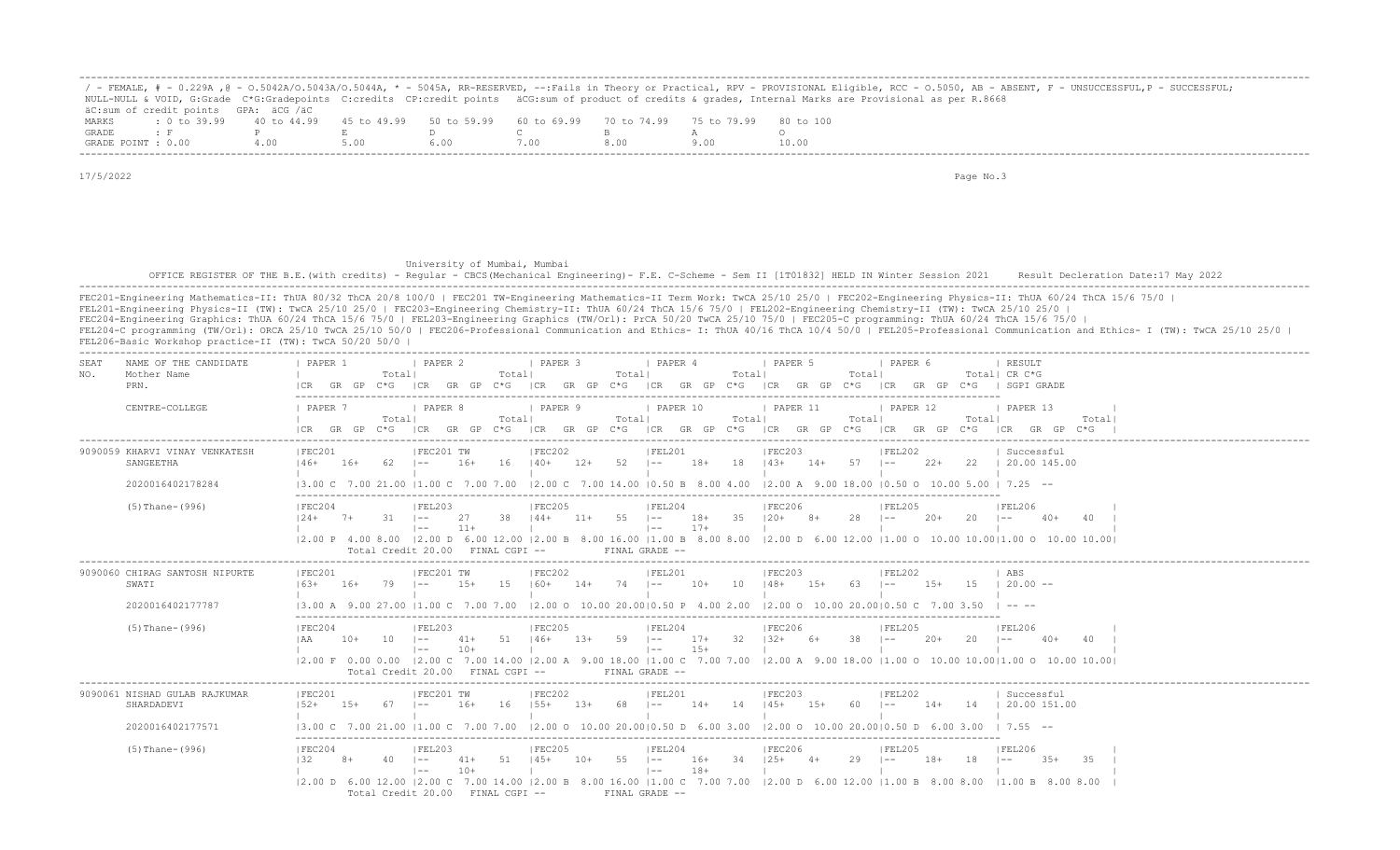|                    |                                                                                                              |       |      |       |      |  | ' - FEMALE, # - 0.229A ,@ - 0.5042A/0.5043A/0.5044A, * - 5045A, RR-RESERVED, --:Fails in Theory or Practical, RPV - PROVISIONAL Eligible, RCC - 0.5050, AB - ABSENT, F - UNSUCCESSFUL,P - SUCCESSFUL; |
|--------------------|--------------------------------------------------------------------------------------------------------------|-------|------|-------|------|--|-------------------------------------------------------------------------------------------------------------------------------------------------------------------------------------------------------|
|                    |                                                                                                              |       |      |       |      |  | NULL-NULL & VOID, G:Grade C*G:Gradepoints C:credits CP:credit points äCG:sum of product of credits & qrades, Internal Marks are Provisional as per R.8668                                             |
|                    | äC:sum of credit points GPA: äCG /äC                                                                         |       |      |       |      |  |                                                                                                                                                                                                       |
| MARKS              | t 0 to 39.99   40 to 44.99   45 to 49.99   50 to 59.99   60 to 69.99   70 to 74.99   75 to 79.99   80 to 100 |       |      |       |      |  |                                                                                                                                                                                                       |
| GRADE              |                                                                                                              |       |      |       |      |  |                                                                                                                                                                                                       |
| GRADE POINT : 0.00 |                                                                                                              | 4 N.N | 5.00 | 6 N N | . 00 |  | 10.00                                                                                                                                                                                                 |

-------------------------------------------------------------------------------------------------------------------------------------------------------------------------------------------------------------------

-------------------------------------------------------------------------------------------------------------------------------------------------------------------------------------------------------------------

17/5/2022 Page No.4

 University of Mumbai, Mumbai OFFICE REGISTER OF THE B.E.(with credits) - Regular - CBCS (Mechanical Engineering) - F.E. C-Scheme - Sem II [1T01832] HELD IN Winter Session 2021 Result Decleration Date:17 May 2022 -------------------------------------------------------------------------------------------------------------------------------------------------------------------------------------------------------------------

| SEAT<br>NO. | NAME OF THE CANDIDATE<br>Mother Name<br>PRN.<br>CENTRE-COLLEGE   | PAPER 1<br><i>FAPER</i> 7      |      | Totall     | 1 PAPER 2<br><b>Example 1</b> PAPER 8                  |        | Totall | I PAPER 3<br>1 PAPER 9 |       | Total | I PAPER 4<br>PAPER 10                          |       | Total | <b>Example 1 PAPER 5</b><br> CR GR GP C*G  CR GR GP C*G  CR GR GP C*G  CR GR GP C*G  CR GR GP C*G  CR GR GP C*G   SGPI GRADE<br>$PAPER$ 11                                                                         |       | Total | I PAPER 6<br>$\vert$ PAPER 12 |         | Total  CR C*G<br>1 PAPER 13 | RESULT            |           |       |  |
|-------------|------------------------------------------------------------------|--------------------------------|------|------------|--------------------------------------------------------|--------|--------|------------------------|-------|-------|------------------------------------------------|-------|-------|--------------------------------------------------------------------------------------------------------------------------------------------------------------------------------------------------------------------|-------|-------|-------------------------------|---------|-----------------------------|-------------------|-----------|-------|--|
|             |                                                                  |                                |      | Totall     |                                                        |        | Totall |                        | Total |       |                                                |       | Total | ICR GR GP C*G ICR GR GP C*G ICR GR GP C*G ICR GR GP C*G ICR GR GP C*G ICR GR GP C*G ICR GR GP C*G I                                                                                                                | Total |       |                               |         | Total                       |                   |           | Total |  |
|             | 9090062 VANSH BHAVESH PANDYA<br>BEENA PANDYA<br>2020016402178036 | IFEC201<br>$157+$ 17+ 74 1--   |      |            | IFEC201 TW                                             |        |        | IFEC202                |       |       | IFEL201                                        |       |       | IFEC203<br>$11+$ 11 $149+$ 14+ 63 I-- 10+ 10 I51+ 15+ 66 I--<br>$(3.00 B 8.00 24.00 11.00 P 4.00 4.00 12.00 O 10.00 20.00   0.50 P 4.00 2.00 12.00 O 10.00 20.00   0.50 C 7.00 3.50 1.7.83 --$                     |       |       | IFEL202                       |         | 16+ 16 1 20.00 156.50       | Successful        |           |       |  |
|             | $(5)$ Thane- $(996)$                                             | IFEC204<br>128                 | $9+$ | $37 - 1 =$ | FEL203 <br>$1 - -$<br>Total Credit 20.00 FINAL CGPI -- | $10+$  |        | IFEC205                |       |       | IFEL204<br>$\vert - - \vert$<br>FINAL GRADE -- | $18+$ |       | IFEC206<br>42+ 52 152+ 12+ 64 1-- 15+ 33 123+ 7+ 30 1--<br> 2.00 E 5.00 10.00  2.00 C 7.00 14.00  2.00 O 10.00 20.00 1.00 C 7.00 7.00  2.00 C 7.00 14.00  1.00 O 10.00 10.00 1.00 B 8.00 8.00                      |       |       | <b>IFEL205</b>                | $2.0+$  | $20 = -$                    | IFEL206           | $35 + 35$ |       |  |
|             | 9090063 SOLOMON KEVIN SUSHIL<br><b>JOCELIN</b>                   | IFEC201<br>$143+ 14+ 57$ $1--$ |      |            | IFEC201 TW                                             | $12+$  |        | IFEC202                |       |       | IFEL201                                        |       |       | IFEC203<br>12 $138+$ 13+ 51 $1--$ 11+ 11 $136+$ 15+ 51 $1--$                                                                                                                                                       |       |       | FEL202                        | $1.5 +$ | 15   20.00 133.50           | Successful        |           |       |  |
|             | 2020016402178446                                                 |                                |      |            |                                                        |        |        |                        |       |       |                                                |       |       | $13.00$ D 6.00 18.00 11.00 E 5.00 5.00 12.00 C 7.00 14.00 10.50 P 4.00 2.00 12.00 C 7.00 14.00 10.50 C 7.00 3.50 1 6.68 --                                                                                         |       |       |                               |         |                             |                   |           |       |  |
|             | $(5)$ Thane- $(996)$                                             | FEC204<br>127                  |      |            | IFEL203<br>$1 - -$<br>Total Credit 20.00 FINAL CGPI -- | $10+$  |        | <b>IFEC205</b>         |       |       | FEL204<br>$\vert - - \vert$<br>FINAL GRADE --  | $20+$ |       | FEC206<br>7+ 34 I-- 28+ 38 I46+ 11+ 57 I-- 22+ 42 I18+ 7+ 25 I-- 16+ 16 I--<br> 2.00 E 5.00 10.00  2.00 D 6.00 12.00  2.00 A 9.00 18.00  1.00 O 10.00 10.00  2.00 D 6.00 12.00  1.00 C 7.00 7.00  1.00 B 8.00 8.00 |       |       | IFEL205                       |         |                             | FEL206            | $35 + 35$ |       |  |
|             | 9090064 TANDEL YASH PREMNATH DEEPA<br>DEEPA                      | IFEC201<br>$IAA$ 9+ 9 $I =$    |      |            | IFEC201 TW                                             | $1.3+$ |        | FEC202                 |       |       | IFEL201                                        |       |       | IFEC203<br>13   AA 7+ 7   -- 15+ 15   24+ 10+ 34   --                                                                                                                                                              |       |       | IFEL202                       | $1.5+$  | 15                          | ABS<br>$120.00 -$ |           |       |  |
|             | 2020016402177926                                                 |                                |      |            |                                                        |        |        |                        |       |       |                                                |       |       | 3.00 F 0.00 0.00  1.00 D 6.00 6.00  2.00 F 0.00 0.00  0.50 C 7.00 3.50  2.00 E 5.00 10.00  0.50 C 7.00 3.50                                                                                                        |       |       |                               |         |                             |                   |           |       |  |
|             | $(5)$ Thane- $(996)$                                             | IFEC204                        |      |            | FEL203                                                 |        |        | IFEC205                |       |       | FEL204                                         |       |       | IFEC206                                                                                                                                                                                                            |       |       | IFEL205                       |         |                             | <b>IFEL206</b>    |           |       |  |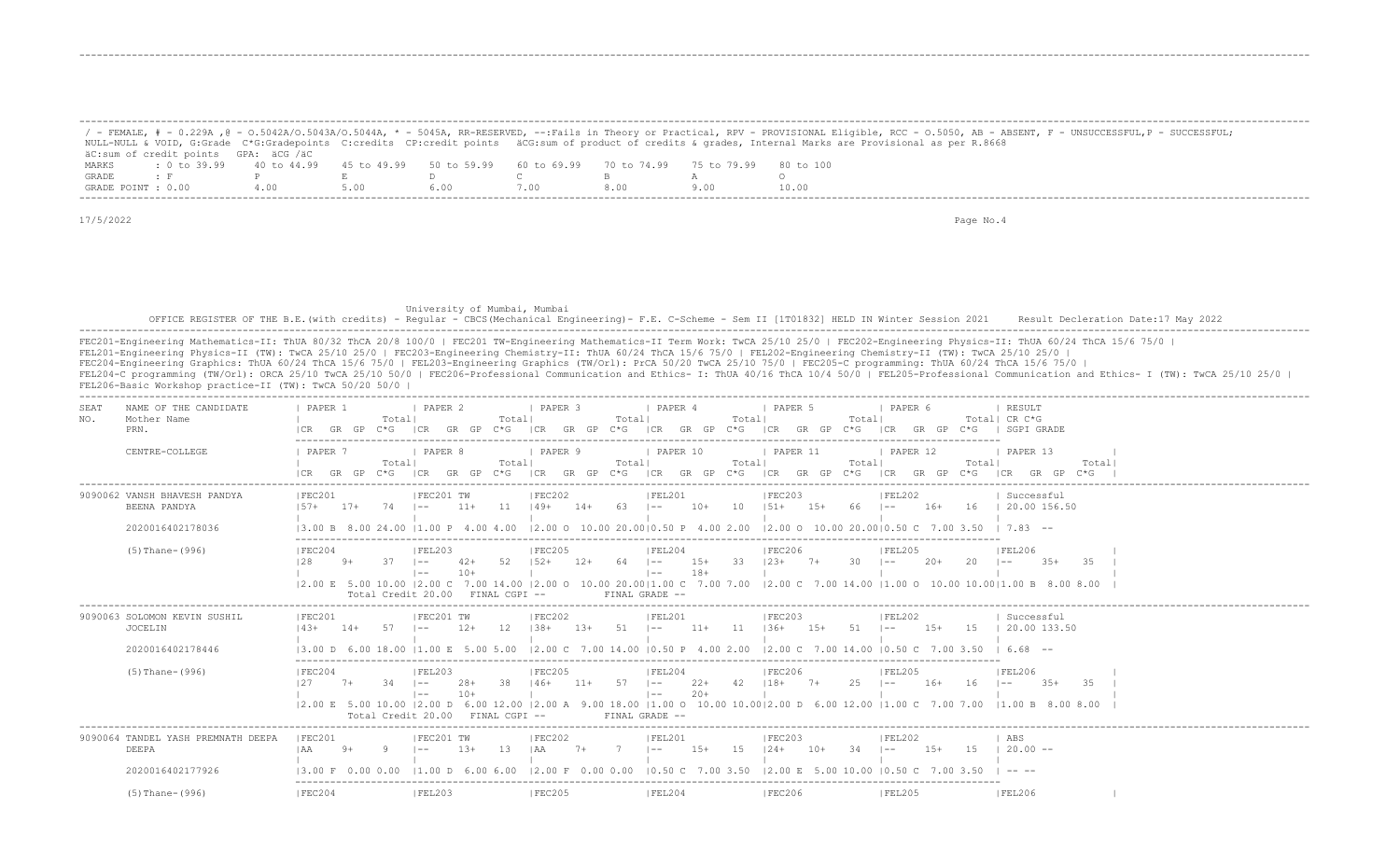|  |  | $AA$ $I=-$ | AA            | $10$ $ AA$ | AA |                  |       |  |  | A AA  -- 23+ 35  17+ 4+ 21  -- 16+ 16  -- 40+ 40                                                                                                                                               |  |  |  |
|--|--|------------|---------------|------------|----|------------------|-------|--|--|------------------------------------------------------------------------------------------------------------------------------------------------------------------------------------------------|--|--|--|
|  |  |            |               |            |    |                  | $12+$ |  |  |                                                                                                                                                                                                |  |  |  |
|  |  |            |               |            |    |                  |       |  |  | $\vert 2.00 \vert F$ 0.00 0.00 $\vert 2.00 \vert F$ 0.00 AB $\vert 1.00 \vert B$ 8.00 8.00 $\vert 2.00 \vert P$ 4.00 8.00 $\vert 1.00 \vert C$ 7.00 7.00 7.00 $\vert 1.00 \vert O$ 10.00 10.00 |  |  |  |
|  |  |            | FINAL CGPI -- |            |    | FINAL CRADE $--$ |       |  |  |                                                                                                                                                                                                |  |  |  |
|  |  |            |               |            |    |                  |       |  |  |                                                                                                                                                                                                |  |  |  |

|                    |                                      |     |      |                                                                       |      |      | / - FEMALE, # - 0.229A ,@ - 0.5042A/0.5043A/0.5044A, * - 5045A, RR-RESERVED, --:Fails in Theory or Practical, RPV - PROVISIONAL Eligible, RCC - 0.5050, AB - ABSENT, F - UNSUCCESSFUL,P - SUCCESSFUL; |
|--------------------|--------------------------------------|-----|------|-----------------------------------------------------------------------|------|------|-------------------------------------------------------------------------------------------------------------------------------------------------------------------------------------------------------|
|                    |                                      |     |      |                                                                       |      |      | NULL-NULL & VOID, G:Grade C*G:Gradepoints C:credits CP:credit points äCG:sum of product of credits & grades, Internal Marks are Provisional as per R.8668                                             |
|                    | äC:sum of credit points GPA: äCG /äC |     |      |                                                                       |      |      |                                                                                                                                                                                                       |
| MARKS              | $: 0 \text{ to } 39.99$ 40 to 44.99  |     |      | 45 to 49.99 50 to 59.99 60 to 69.99 70 to 74.99 75 to 79.99 80 to 100 |      |      |                                                                                                                                                                                                       |
| GRADE              |                                      |     |      |                                                                       |      |      |                                                                                                                                                                                                       |
| GRADE POINT : 0.00 |                                      | 400 | 5.00 |                                                                       | .00. | 8.00 | 10.00                                                                                                                                                                                                 |

University of Mumbai, Mumbai<br>OFFICE REGISTER OF THE B.E.(with credits) - Regular - CBCS(Mechanical Engineering)- F.E. C-Scheme - Sem II [1T01832] HELD IN Winter Session 2021 Result Decleration Date:17 May 2022<br>------------

| NAME OF THE CANDIDATE<br>SEAT                           | PAPER 1            |           |                | PAPER 2                                                      |              |               | PAPER 3                 |       |                   | <b>PAPER 4</b>               |             |               | PAPER 5                                                                                                         |       |                | PAPER 6            |        |                | RESULT<br>Total  CR C*G                                                                                   |       |
|---------------------------------------------------------|--------------------|-----------|----------------|--------------------------------------------------------------|--------------|---------------|-------------------------|-------|-------------------|------------------------------|-------------|---------------|-----------------------------------------------------------------------------------------------------------------|-------|----------------|--------------------|--------|----------------|-----------------------------------------------------------------------------------------------------------|-------|
| Mother Name<br>NO.<br>PRN.                              |                    | GR.<br>GP | Total <br>C*G. |                                                              |              | Totall        |                         | GP    | Total             |                              |             | Total<br>C*G- |                                                                                                                 |       | Total          |                    |        |                | SGPT GRADE                                                                                                |       |
| CENTRE-COLLEGE                                          | PAPER '            |           | Totall<br>C*G. | PAPER 8                                                      |              | Totall        | PAPER 9                 | GP    | Totall<br>$C * G$ | PAPER 10<br>ICR              | GR.<br>GP   | Total<br>C*G- | PAPER 11<br>GR<br>LCR.                                                                                          | GP.   | Total<br>$C*G$ | PAPER 12           | GR.    | Total <br>C*G. | PAPER 13                                                                                                  | Total |
| 9090065 YADAV ASHMIT KUMAR SUBHASH<br>URMILA            | IFEC201<br>$157+$  | $17+$     | 74             | IFEC201 TW<br>$\sim$ $-$                                     | $18+$        | 18            | IFEC202<br>$145+$       | $14+$ | 59                | IFEL201<br>$1 - -$           | $1.5+$      | 1.5           | FEC203<br>$141+$                                                                                                | $14+$ | 55             | FEL202<br>$- -$    | $1.5+$ | 15             | Successful<br>20.00 142.00                                                                                |       |
| 2020016402178083                                        | 13.00 B 8.00 24.00 |           |                | 11.00 B 8.00 8.00                                            |              |               |                         |       |                   |                              |             |               | $12.00$ A 9.00 18.00 10.50 C 7.00 3.50 12.00 B 8.00 16.00 10.50 C 7.00 3.50                                     |       |                |                    |        |                | $1, 7, 10$ --                                                                                             |       |
| $(5)$ Thane- $(996)$                                    | IFEC204<br>L30.    |           |                | IFEL203<br>l ——                                              | $10+$        |               | IFEC205                 |       |                   | IFEL204<br>$1 - -$<br>$- -$  | $14+$<br>12 |               | IFEC206                                                                                                         |       |                | IFEL205            | $16+$  | 16             | <b>IFEL206</b><br>$35+$<br>35<br>l ——                                                                     |       |
|                                                         |                    |           |                | $12.00$ D 6.00 12.00 12.00 P 4.00 8.00<br>Total Credit 20.00 |              | FINAL CGPI -- |                         |       |                   | FINAL GRADE --               |             |               |                                                                                                                 |       |                |                    |        |                | $ 2.00 \text{ C}$ 7.00 14.00   1.00 D 6.00 6.00   2.00 C 7.00 14.00   1.00 C 7.00 7.00   1.00 B 8.00 8.00 |       |
| 9090066 KATHORE BHAVESH HIRAMAN<br>HARSHALA             | FEC201<br>$155+$   | $19+$     | 74             | IFEC201 TW<br>$- -$                                          | $21+$        | 2.1           | IFEC202                 | $10+$ | 51                | FEL201<br>$1 - -$            | $1.3+$      | -13           | IFEC203<br>$140+$                                                                                               | $14+$ | .54            | FEL202<br>$- -$    | $10+$  | 10             | Successful<br>20.00 155.00                                                                                |       |
| 2020016402081873                                        |                    |           |                |                                                              |              |               |                         |       |                   |                              |             |               | 13.00 B 8.00 24.00 11.00 O 10.00 10.0012.00 C 7.00 14.00 10.50 D 6.00 3.00 12.00 B 8.00 16.00 10.50 P 4.00 2.00 |       |                |                    |        |                | $1, 7, 75$ --                                                                                             |       |
| $(8)$ Kalyan- $(751)$                                   | FEC204             | $14+$     |                | FEL203<br>$- -$<br>$- -$                                     | 44+<br>$22+$ |               | <b>FEC205</b><br>$141+$ | $10+$ | 51                | FEL204<br>$1 - -$<br>$1 - -$ | $10+$<br>10 | 20            | FEC206<br>$123+$                                                                                                | 9+    | 32             | IFEL205<br>$1 - -$ | $20+$  | 20             | FEL206<br>-43<br>$1 - -$                                                                                  |       |
|                                                         |                    |           |                | Total Credit 20.00                                           |              | FINAL CGPI -- |                         |       |                   | FINAL GRADE --               |             |               |                                                                                                                 |       |                |                    |        |                |                                                                                                           |       |
| 9090067 BHOMBAL MUFEEZ INTIKHAB ALAM   FEC201<br>NAZHAT | $164+$             | $15+$     | 79             | IFEC201 TW<br>$1 - -$                                        | $12+$        | 12            | FEC202<br>$148+$        | $12+$ | 60                | FEL201<br>$\sim$             | $11+$       |               | FEC203<br>$143+$                                                                                                | $10+$ | - 53           | FEL202<br>$1 - -$  | $10+$  | 10             | Successful<br>20.00 132.00                                                                                |       |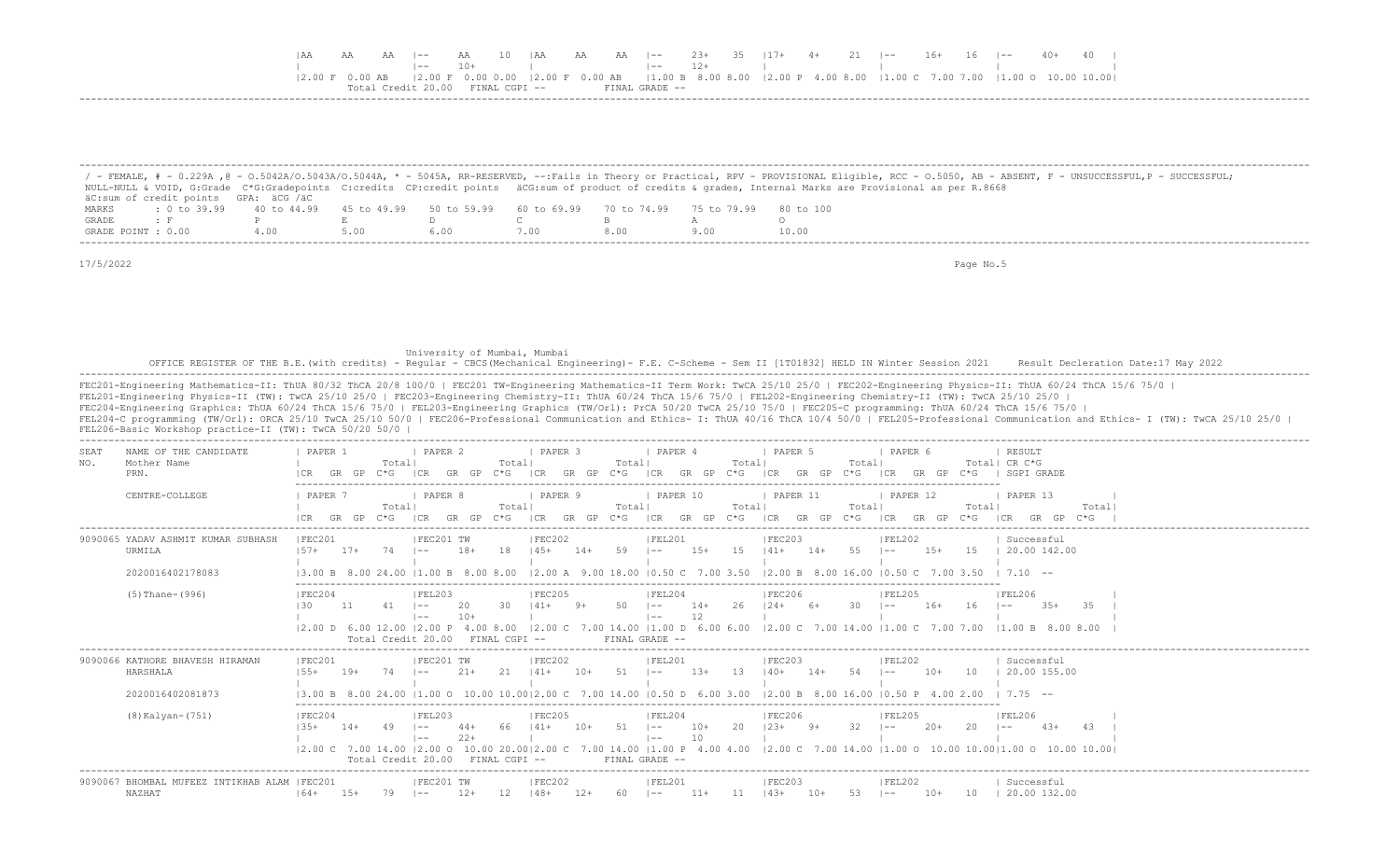| 2020016402254816       |             |     |                    |       |               |         |       |          |                |        | $(3.00 \text{ A } 9.00 \text{ 27.00 } 11.00 \text{ E } 5.00 \text{ 5.00 } 2.00 \text{ O } 12.00 \text{ O } 10.00 \text{ 20.00 } 10.50 \text{ P } 4.00 \text{ 2.00 } 12.00 \text{ B } 8.00 \text{ 16.00 } 10.50 \text{ P } 4.00 \text{ 2.00 } 16.60 \text{ --}$ |    |    |        |     |    |         |       |  |
|------------------------|-------------|-----|--------------------|-------|---------------|---------|-------|----------|----------------|--------|----------------------------------------------------------------------------------------------------------------------------------------------------------------------------------------------------------------------------------------------------------------|----|----|--------|-----|----|---------|-------|--|
|                        |             |     |                    |       |               |         |       |          |                |        |                                                                                                                                                                                                                                                                |    |    |        |     |    |         |       |  |
| $(12)$ Panvel- $(561)$ | FEC204      |     | FEL203             |       |               | IFEC205 |       |          | FEL204         |        | FEC206                                                                                                                                                                                                                                                         |    |    | FEL205 |     |    | FEL206  |       |  |
|                        | 26+<br>- 10 | -36 | $ -$               |       | 33            | $140+$  | $12+$ | $52 - 1$ | $-$            | $11 +$ | 26   23+                                                                                                                                                                                                                                                       | 5+ | 28 | $- -$  | 10+ | 10 | $1 - -$ | $28+$ |  |
|                        |             |     | $- -$              | $12+$ |               |         |       |          | $--$           |        |                                                                                                                                                                                                                                                                |    |    |        |     |    |         |       |  |
|                        |             |     |                    |       |               |         |       |          |                |        | $(2.00 \t{E} \t{5.00} \t{10.00} \t{2.00} \t{P} \t{4.00} \t{8.00} \t{2.00} \t{C} \t{7.00} \t{14.00} \t{1.00} \t{D} \t{6.00} \t{6.00} \t{2.00} \t{D} \t{6.00} \t{12.00} \t{1.00} \t{P} \t{4.00} \t{4.00} \t{1.00} \t{D} \t{6.00} \t{6.00}$                       |    |    |        |     |    |         |       |  |
|                        |             |     | Total Credit 20.00 |       | FINAL CGPI -- |         |       |          | FINAL GRADE -- |        |                                                                                                                                                                                                                                                                |    |    |        |     |    |         |       |  |

/ - FEMALE, # - 0.229A , @ - 0.5042A/O.5043A/O.5044A, \* - 5045A, RR-RESERVED, --:Fails in Theory or Practical, RPV - PROVISIONAL Eligible, RCC - 0.5050, AB - ABSENT, F - UNSUCCESSFUL,P - SUCCESSFUL; NULL-NULL & VOID, G:Grade C\*G:Gradepoints C:credits CP:credit points äCG:sum of product of credits & grades, Internal Marks are Provisional as per R.8668 äC:sum of credit points GPA: äCG /äC MARKS : 0 to 39.99 40 to 44.99 45 to 49.99 50 to 59.99 60 to 69.99 70 to 74.99 75 to 79.99 80 to 100 GRADE : F P E D C B A O GRADE POINT : 0.00 4.00 5.00 6.00 7.00 8.00 9.00 10.00 -------------------------------------------------------------------------------------------------------------------------------------------------------------------------------------------------------------------

-------------------------------------------------------------------------------------------------------------------------------------------------------------------------------------------------------------------

17/5/2022 Page No.6

University of Mumbai, Mumbai

 OFFICE REGISTER OF THE B.E.(with credits) - Regular - CBCS(Mechanical Engineering)- F.E. C-Scheme - Sem II [1T01832] HELD IN Winter Session 2021 Result Decleration Date:17 May 2022 -------------------------------------------------------------------------------------------------------------------------------------------------------------------------------------------------------------------

FEC201-Engineering Mathematics-II: ThUA 80/32 ThCA 20/8 100/0 | FEC201 TW-Engineering Mathematics-II Term Work: TwCA 25/10 25/0 | FEC202-Engineering Physics-II: ThUA 60/24 ThCA 15/6 75/0 | FEL201-Engineering Physics-II (TW): TwCA 25/10 25/0 | FEC203-Engineering Chemistry-II: ThUA 60/24 ThCA 15/6 75/0 | FEL202-Engineering Chemistry-II (TW): TwCA 25/10 25/0 | FEC204-Engineering Graphics: ThUA 60/24 ThCA 15/6 75/0 | FEL203-Engineering Graphics (TW/Orl): PrCA 50/20 TwCA 25/10 75/0 | FEC205-C programming: ThUA 60/24 ThCA 15/6 75/0 | FEL204-C programming (TW/Orl): ORCA 25/10 TwCA 25/10 50/0 | FEC206-Professional Communication and Ethics- I: ThUA 40/16 ThCA 10/4 50/0 | FEL205-Professional Communication and Ethics- I (TW): TwCA 25/10 25/0 | FEL206-Basic Workshop practice-II (TW): TwCA 50/20 50/0 | ------------------------------------------------------------------------------------------------------------------------------------------------------------------------------------------------------------------- | PAPER 2 | PAPER 3 | PAPER 4 | PAPER 5 | PAPER 6 NO. Mother Name | Total| Total| Total| Total| Total| Total| CR C\*G PRN. |CR GR GP C\*G |CR GR GP C\*G |CR GR GP C\*G |CR GR GP C\*G |CR GR GP C\*G |CR GR GP C\*G | SGPI GRADE ------------------------------------------------------------------------------------------------------------------------- CENTRE-COLLEGE | PAPER 7 | PAPER 8 | PAPER 9 | PAPER 10 | PAPER 11 | PAPER 12 | PAPER 13 | | Total| Total| Total| Total| Total| Total| Total|  $|{\rm CR}$  Gr GP C\*G  $|{\rm CR}$  GR GP C\*G  $|{\rm CR}$  GR GP C\*G  $|{\rm CR}$  GR GP C\*G  $|{\rm CR}$  GR GP C\*G  $|{\rm CR}$  GR GP C\*G  $|{\rm CR}$  GR GP C\*G  $|{\rm CR}$  ------------------------------------------------------------------------------------------------------------------------------------------------------------------------------------------------------------------- 9090068 DALVI ARSH KHALIL | FEC201 | |FEC201 TW | |FEC202 | |FEL201 | |FEC203 | |FEL202 | | Successful RIZWANA |57+ 14+ 71 |-- 10+ 10 |53+ 13+ 66 |-- 11+ 11 |48+ 9+ 57 |-- 10+ 10 | 20.00 129.00 | | | | | | | 2020016402255707 |3.00 B 8.00 24.00 |1.00 P 4.00 4.00 |2.00 O 10.00 20.00|0.50 P 4.00 2.00 |2.00 A 9.00 18.00 |0.50 P 4.00 2.00 | 6.45 -- ------------------------------------------------------------------------------------------------------------------------- (12) Panvel-(561) | FEC204 | FEL203 | FEC205 | FEL204 | FEC206 | FEL205 | FEL206 | FEL205 |24+ 7 31 |-- 21 33 |51+ 14+ 65 |-- 11+ 28 |18+ 4+ 22 |-- 12+ 12 |-- 20+ 20 | | |-- 12+ | |-- 17 | | | | |2.00 P 4.00 8.00 |2.00 P 4.00 8.00 |2.00 O 10.00 20.00|1.00 D 6.00 6.00 |2.00 P 4.00 8.00 |1.00 E 5.00 5.00 |1.00 P 4.00 4.00 | Total Credit 20.00 FINAL CGPI -- FINAL GRADE -- ------------------------------------------------------------------------------------------------------------------------------------------------------------------------------------------------------------------- 9090069 KADAM SARVESH VISHWAS | FEC201 | FEC201 TW | FEC202 | FEL201 | FEC203 | FEL202 | Unsuccessful ASHWINI |56+ 18+ 74 |-- 21+ 21 |39+ 11+ 50 |-- 14+ 14 |44+ 13+ 57 |-- 20+ 20 | 20.00 -- | | | | | | | 2020016402253794 |3.00 B 8.00 24.00 |1.00 O 10.00 10.00|2.00 C 7.00 14.00 |0.50 D 6.00 3.00 |2.00 A 9.00 18.00 |0.50 O 10.00 5.00 | -- -- ------------------------------------------------------------------------------------------------------------------------- (12)Panvel-(561) |FEC204 |FEL203 |FEC205 |FEL204 |FEC206 |FEL205 |FEL206 | |9F 7E 16 |-- 25+ 43 |49+ 14+ 63 |-- 11+ 26 |24+ 7+ 31 |-- 15+ 15 |-- 35+ 35 | | |-- 18+ | |-- 15+ | | | | |2.00 F 0.00 0.00 |2.00 D 6.00 12.00 |2.00 O 10.00 20.00|1.00 D 6.00 6.00 |2.00 C 7.00 14.00 |1.00 C 7.00 7.00 |1.00 B 8.00 8.00 |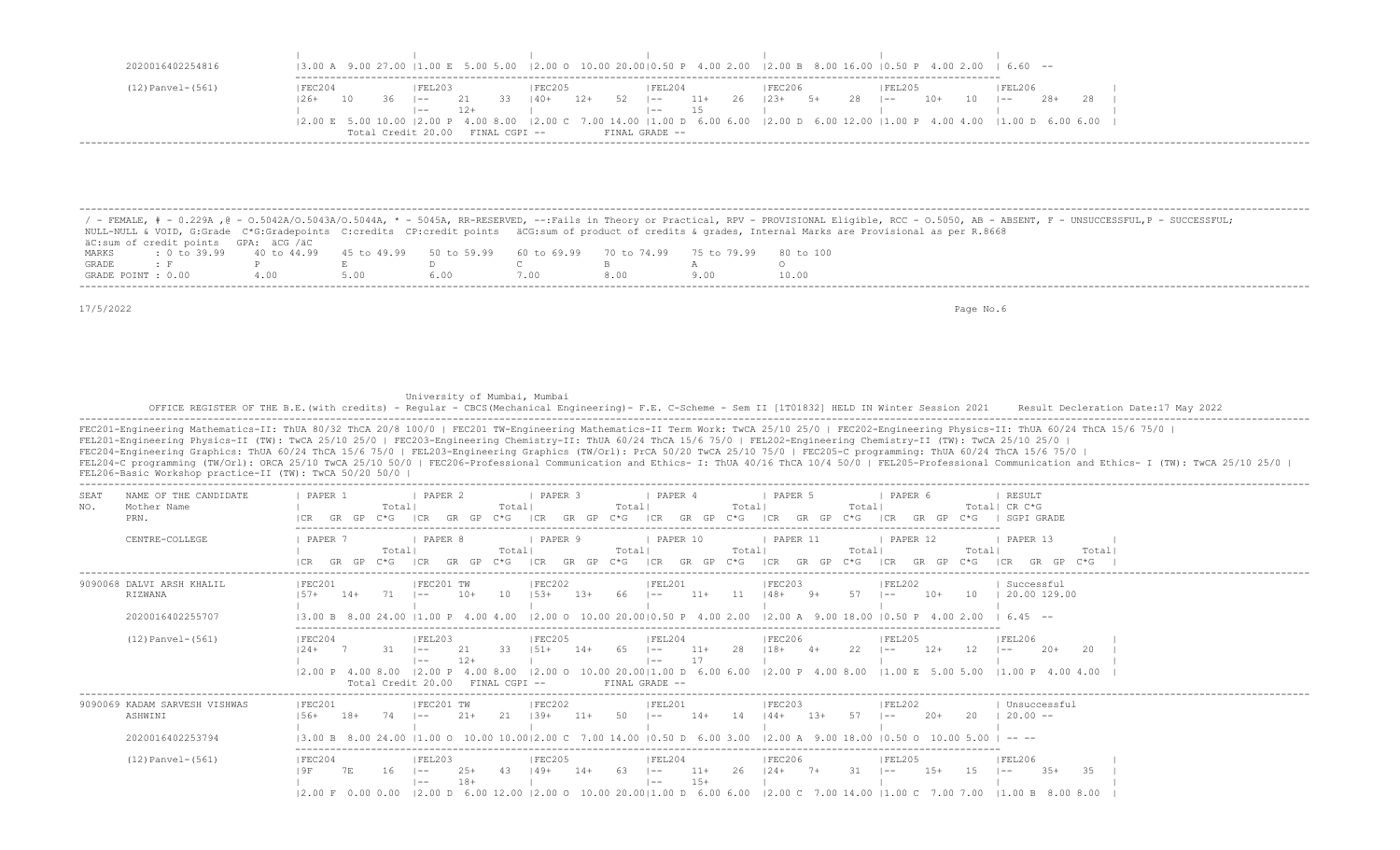| KAVITA                                                                                                                                             | FEC201<br>$169+ 20+$                                                                                                                                                                                                                                                                                                                                      | FEC201 TW<br> FEC202                                                                          | <b>FEL201</b>                                                                | FEC203<br>89 $ -$ 14 14 $ 42+11+53 $ $ -$ 12 $ 50+13+63 $ $ -$ 17 $ 20.00166.00 $                                                                                                                                                                                                                                                                                    | Successful                                                                                                                                                                                                                                                                                                                                                                            |
|----------------------------------------------------------------------------------------------------------------------------------------------------|-----------------------------------------------------------------------------------------------------------------------------------------------------------------------------------------------------------------------------------------------------------------------------------------------------------------------------------------------------------|-----------------------------------------------------------------------------------------------|------------------------------------------------------------------------------|----------------------------------------------------------------------------------------------------------------------------------------------------------------------------------------------------------------------------------------------------------------------------------------------------------------------------------------------------------------------|---------------------------------------------------------------------------------------------------------------------------------------------------------------------------------------------------------------------------------------------------------------------------------------------------------------------------------------------------------------------------------------|
| 2020016402250544                                                                                                                                   |                                                                                                                                                                                                                                                                                                                                                           |                                                                                               |                                                                              | $(3.00 \circ 10.00 \cdot 30.00)1.00 \circ 6.00 \cdot 6.00$ $(2.00 \circ B \cdot 8.00 \cdot 16.00 \cdot 10.50 \cdot E \cdot 5.00 \cdot 2.50 \cdot (2.00 \circ 10.00 \cdot 20.00)0.50 \cdot C \cdot 7.00 \cdot 3.50 \cdot (8.30 \cdot -10.00 \cdot 20.00)0.50 \cdot C \cdot 7.00 \cdot 3.50 \cdot C \cdot 7.00 \cdot 3.50 \cdot C \cdot 7.00 \cdot 3.50 \cdot C \cdot$ |                                                                                                                                                                                                                                                                                                                                                                                       |
| $(12)$ Panvel- $(561)$                                                                                                                             | FEL203 <br>IFEC204<br>$148+$<br>$14+$<br>$  - -  $                                                                                                                                                                                                                                                                                                        | FEC205<br>22<br>$15+$<br><b>The Common</b><br>Total Credit 20.00 FINAL CGPI -- FINAL GRADE -- | FEL204<br>20<br>$\vert - - \vert$                                            | FEC206<br>IFEL205<br>37   52+ 14+ 66   -- 12+ 32   31+ 6+ 37   -- 21+ 21   --<br>the control of the con-<br>$\mathbf{1}$                                                                                                                                                                                                                                             | FEL206<br>$2.4+$<br>$24$ $1$<br>$(2.00 \t{0} 10.00 \t{2} 0.00   2.00 \t{E} 5.00 \t{1} 0.00   2.00 \t{0} 10.00 \t{2} 0.00   1.00 \t{C} 7.00 \t{7} .00 \t{E} 8.00 \t{E} 8.00 \t{16} .00   1.00 \t{0} 10.00   1.00 \t{E} 5.00 \t{5} .00$                                                                                                                                                 |
| äC: sum of credit points GPA: äCG /äC<br>MARKS<br>GRADE<br>$\mathcal{F}$ $\mathbb{F}$                                                              | NULL-NULL & VOID, G:Grade C*G:Gradepoints C:credits CP:credit points äCG:sum of product of credits & grades, Internal Marks are Provisional as per R.8668<br>$: 0 \text{ to } 39.99$ 40 to 44.99 45 to 49.99 50 to 59.99 60 to 69.99 70 to 74.99<br>$P \qquad \qquad$<br>$E$ and $E$                                                                      | $D \sim 1$<br>$\mathbb{C}$ and $\mathbb{C}$                                                   | $\mathbb B$<br>$A \sim$                                                      | 75 to 79.99 80 to 100<br>$\circ$                                                                                                                                                                                                                                                                                                                                     | / - FEMALE, # - 0.229A , @ - 0.5042A/0.5043A/0.5044A, * - 5045A, RR-RESERVED, --:Fails in Theory or Practical, RPV - PROVISIONAL Eligible, RCC - 0.5050, AB - ABSENT, F - UNSUCCESSFUL, P - SUCCESSFUL;                                                                                                                                                                               |
| GRADE POINT : 0.00                                                                                                                                 | 4.00<br>5.00<br>6.00                                                                                                                                                                                                                                                                                                                                      | 7.00                                                                                          | 8.00<br>9.00                                                                 | 10.00                                                                                                                                                                                                                                                                                                                                                                |                                                                                                                                                                                                                                                                                                                                                                                       |
|                                                                                                                                                    |                                                                                                                                                                                                                                                                                                                                                           |                                                                                               |                                                                              |                                                                                                                                                                                                                                                                                                                                                                      |                                                                                                                                                                                                                                                                                                                                                                                       |
|                                                                                                                                                    | FEL201-Engineering Physics-II (TW): TwCA 25/10 25/0   FEC203-Engineering Chemistry-II: ThUA 60/24 ThCA 15/6 75/0   FEL202-Engineering Chemistry-II (TW): TwCA 25/10 25/0  <br>FEC204-Engineering Graphics: ThUA 60/24 ThCA 15/6 75/0   FEL203-Engineering Graphics (TW/Orl): PrCA 50/20 TwCA 25/10 75/0   FEC205-C programming: ThUA 60/24 ThCA 15/6 75/0 | University of Mumbai, Mumbai                                                                  |                                                                              |                                                                                                                                                                                                                                                                                                                                                                      | OFFICE REGISTER OF THE B.E. (with credits) - Reqular - CBCS (Mechanical Engineering) - F.E. C-Scheme - Sem II [1T01832] HELD IN Winter Session 2021 Result Decleration Date:17 May 2022<br>FEC201-Engineering Mathematics-II: ThUA 80/32 ThCA 20/8 100/0   FEC201 TW-Engineering Mathematics-II Term Work: TwCA 25/10 25/0   FEC202-Engineering Physics-II: ThUA 60/24 ThCA 15/6 75/0 |
| NAME OF THE CANDIDATE                                                                                                                              | PAPER 2<br>  PAPER 1                                                                                                                                                                                                                                                                                                                                      | $\vert$ PAPER 3                                                                               | PAPER 4                                                                      | PAPER <sub>5</sub><br>  PAPER 6                                                                                                                                                                                                                                                                                                                                      | FEL204-C programming (TW/Orl): ORCA 25/10 TwCA 25/10 50/0   FEC206-Professional Communication and Ethics- I: ThUA 40/16 ThCA 10/4 50/0   FEL205-Professional Communication and Ethics- I (TW): TwCA 25/10 25/0  <br>  RESULT                                                                                                                                                          |
| Mother Name<br>PRN.                                                                                                                                | The Common<br>Total                                                                                                                                                                                                                                                                                                                                       | Total                                                                                         | Total   Total   Total                                                        | CR GR GP C*G  CR GR GP C*G  CR GR GP C*G  CR GR GP C*G  CR GR GP C*G  CR GR GP C*G   SGPI GRADE                                                                                                                                                                                                                                                                      | Total  Total  CR C*G                                                                                                                                                                                                                                                                                                                                                                  |
| CENTRE-COLLEGE                                                                                                                                     | I PAPER 7<br>PAPER 8<br>Total                                                                                                                                                                                                                                                                                                                             | PAPER 9<br>Total   Total                                                                      | PAPER 10<br>Total   Total                                                    | PAPER 11<br>PAPER 12<br>Total   Total  <br>Total   Total                                                                                                                                                                                                                                                                                                             | PAPER 13<br>Totall<br>Total <br> CR GR GP C*G  CR GR GP C*G  CR GR GP C*G  CR GR GP C*G  CR GR GP C*G  CR GP C*G  CR GP C*G  CR GR GP C*G                                                                                                                                                                                                                                             |
| MEHARUNNISSA                                                                                                                                       |                                                                                                                                                                                                                                                                                                                                                           | IFEC201 TW<br> FEC202                                                                         | FEL201                                                                       | FEC203<br> FEL202<br> 49+ 11+ 60  -- 10+ 10  44+ 13+ 57  -- 10+ 10  43+ 13+ 56  -- 10+ 10  20.00--                                                                                                                                                                                                                                                                   | $I$ RR                                                                                                                                                                                                                                                                                                                                                                                |
| 2020016401972296                                                                                                                                   |                                                                                                                                                                                                                                                                                                                                                           |                                                                                               |                                                                              | $\vert 3.00 \vert C$ 7.00 21.00 $\vert 1.00 \vert P$ 4.00 4.00 $\vert 2.00 \vert A$ 9.00 18.00 $\vert 0.50 \vert P$ 4.00 2.00 $\vert 2.00 \vert B$ 8.00 16.00 $\vert 0.50 \vert P$ 4.00 2.00 $\vert 5.35$ --                                                                                                                                                         |                                                                                                                                                                                                                                                                                                                                                                                       |
| FEL206-Basic Workshop practice-II (TW): TwCA 50/20 50/0  <br>SEAT<br>NO.<br>9090071 KHAN ISTIKHAR WAHIDUL HASAN   FEC201<br>$(12)$ Panvel- $(944)$ | IEC204<br> FEL203<br> RR<br><b>RR</b><br>$\vert - -$<br>RR.<br>$\vert$ $-$<br>Total Credit --                                                                                                                                                                                                                                                             | FEC205 <br>RR<br>$10+$<br>$\mathbf{1}$<br>FINAL CGPI --                                       | FEL204<br>RR  43+ 12+ 55  -- 12+ 22  25+ 5+<br>$ -----10+$<br>FINAL GRADE -- | FEC206<br>IFEL205<br><b>Contract Contract</b>                                                                                                                                                                                                                                                                                                                        | IFEL206<br>$30 \quad  - -$ 11+ 11 $ - -$<br> 2.00 F 0.00 RR  2.00 F 0.00 RR  2.00 B 8.00 16.00  1.00 P 4.00 4.00  2.00 C 7.00 14.00  1.00 P 4.00 4.00  1.00 D 6.00 6.00                                                                                                                                                                                                               |

 PRANALI |47 10+ 57 |-- 12+ 12 |24+ 7+ 31 |-- 11+ 11 |28+ 11+ 39 |-- 11+ 11 | 20.00 108.00 | | | | | | | 2019016402105493 |3.00 D 6.00 18.00 |1.00 E 5.00 5.00 |2.00 P 4.00 8.00 |0.50 P 4.00 2.00 |2.00 D 6.00 12.00 |0.50 P 4.00 2.00 | 5.40 -- -------------------------------------------------------------------------------------------------------------------------

Total Credit 20.00 FINAL CGPI -- FINAL GRADE --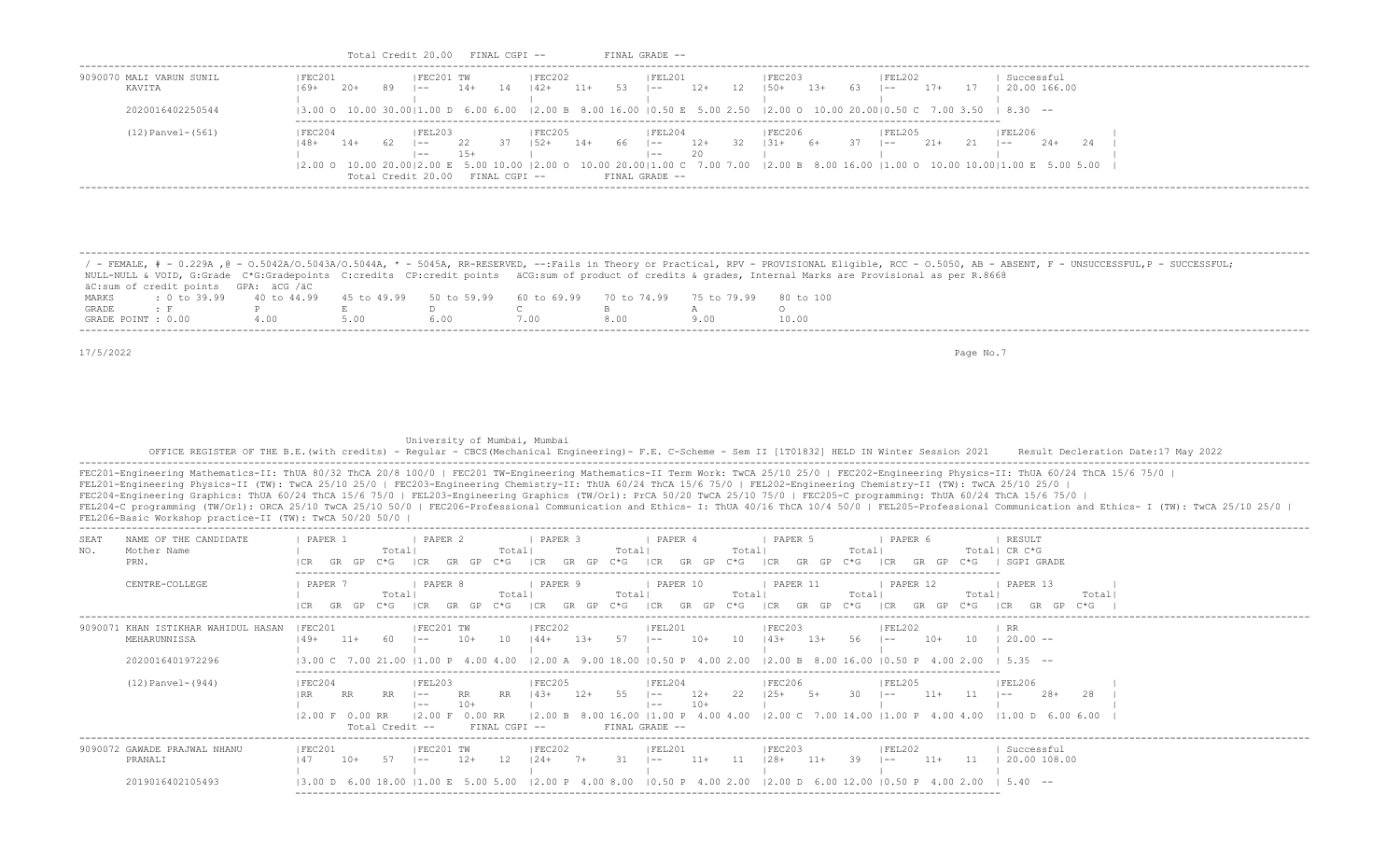| FEC204<br>$(13)$ Ratnagiri- $(525)$     |       |     | FEL203                           |        |               | FEC205         |       |    | IFEL204        |        |    | FEC206        |       |      | FEL205                                                                                                                                                                                                                                                                                                                      |        |     | FEL206        |        |     |  |
|-----------------------------------------|-------|-----|----------------------------------|--------|---------------|----------------|-------|----|----------------|--------|----|---------------|-------|------|-----------------------------------------------------------------------------------------------------------------------------------------------------------------------------------------------------------------------------------------------------------------------------------------------------------------------------|--------|-----|---------------|--------|-----|--|
| 148                                     | 10+   | 58. | $- -$                            | $20+$  | -31           | $124 +$        | 8+    | 32 | $-$            | $11+$  | 24 | $119+$        | $7+$  | 26   | $1 - -$                                                                                                                                                                                                                                                                                                                     | $12+$  |     | $- -$         | $2.3+$ | 23. |  |
|                                         |       |     | $- -$                            | $11 +$ |               |                |       |    | $- -$          | $1.3+$ |    |               |       |      |                                                                                                                                                                                                                                                                                                                             |        |     |               |        |     |  |
|                                         |       |     |                                  |        |               |                |       |    |                |        |    |               |       |      | 12.00 A 9.00 18.00 12.00 P 4.00 8.00 12.00 P 4.00 8.00 11.00 E 5.00 5.00 12.00 D 6.00 12.00 11.00 E 5.00 5.00 11.00 E 5.00 5.00 5.00                                                                                                                                                                                        |        |     |               |        |     |  |
|                                         |       |     | Total Credit 20.00 FINAL CGPI -- |        |               |                |       |    | FINAL GRADE -- |        |    |               |       |      |                                                                                                                                                                                                                                                                                                                             |        |     |               |        |     |  |
| FEC201<br>9090073 THAKUR VIRAJ PRASHANT |       |     | IFEC201 TW                       |        |               | FEC202         |       |    | IFEL201        |        |    | IFEC203       |       |      | FEL202                                                                                                                                                                                                                                                                                                                      |        |     | Successful    |        |     |  |
| PRITI<br>$1.5.3+$                       | $13+$ | -66 | $1 - -$                          | $16+$  | 16            | 149+           | 12+   | 61 | $\sim$         | $2.2+$ | 22 | $140+$        | $13+$ | - 53 | $\sim$                                                                                                                                                                                                                                                                                                                      | $16+$  | 16  | 120.00162.50  |        |     |  |
|                                         |       |     |                                  |        |               |                |       |    |                |        |    |               |       |      |                                                                                                                                                                                                                                                                                                                             |        |     |               |        |     |  |
| 2020016401976665                        |       |     |                                  |        |               |                |       |    |                |        |    |               |       |      | $(3.00 \text{ C} \quad 7.00 \text{ } 21.00 \text{ }  1.00 \text{ C} \quad 7.00 \text{ } 7.00 \text{ }  2.00 \text{ O} \quad 10.00 \text{ } 20.00  0.50 \text{ O} \quad 10.00 \text{ } 5.00 \text{ }  2.00 \text{ B} \quad 8.00 \text{ } 16.00 \text{ }  0.50 \text{ C} \quad 7.00 \text{ } 3.50 \text{ }  8.13 \text{ } --$ |        |     |               |        |     |  |
| $(22) Vasi-(466)$<br>IFEC204            |       |     | FEL203                           |        |               | <b>IFEC205</b> |       |    | FEL204         |        |    | <b>FEC206</b> |       |      | IFEL205                                                                                                                                                                                                                                                                                                                     |        |     | <b>FEL206</b> |        |     |  |
|                                         | $8+$  | 46. | $- -$                            | $37+$  | 54            | 145+           | $14+$ | 59 | $1 - -$        | 19+    | 37 | $123+7+$      |       | 30.  | $-$                                                                                                                                                                                                                                                                                                                         | $2.0+$ | -20 | $ -$          | $41+$  |     |  |
|                                         |       |     | $- -$                            | $17+$  |               |                |       |    | $- -$          | 18+    |    |               |       |      |                                                                                                                                                                                                                                                                                                                             |        |     |               |        |     |  |
|                                         |       |     |                                  |        |               |                |       |    |                |        |    |               |       |      | 2.00 C 7.00 14.00  2.00 B 8.00 16.00  2.00 A 9.00 18.00  1.00 B 8.00 8.00  2.00 C 7.00 14.00  1.00 O 10.00 10.00 1.00 O 10.00 10.00                                                                                                                                                                                         |        |     |               |        |     |  |
|                                         |       |     | Total Credit 20.00               |        | FINAL CGPI -- |                |       |    | FINAL GRADE -- |        |    |               |       |      |                                                                                                                                                                                                                                                                                                                             |        |     |               |        |     |  |
|                                         |       |     |                                  |        |               |                |       |    |                |        |    |               |       |      |                                                                                                                                                                                                                                                                                                                             |        |     |               |        |     |  |

|                    |                                                                                                |  |  |      | / - FEMALE, # - 0.229A ,@ - 0.5042A/0.5043A/0.5044A, * - 5045A, RR-RESERVED, --:Fails in Theory or Practical, RPV - PROVISIONAL Eligible, RCC - 0.5050, AB - ABSENT, F - UNSUCCESSFUL,P - SUCCESSFUL; |
|--------------------|------------------------------------------------------------------------------------------------|--|--|------|-------------------------------------------------------------------------------------------------------------------------------------------------------------------------------------------------------|
|                    |                                                                                                |  |  |      | NULL-NULL & VOID, G:Grade C*G:Gradepoints C:credits CP:credit points äCG:sum of product of credits & qrades, Internal Marks are Provisional as per R.8668                                             |
|                    | äC:sum of credit points GPA: äCG /äC                                                           |  |  |      |                                                                                                                                                                                                       |
| MARKS              | t 0 to 39,99 40 to 44,99 45 to 49,99 50 to 59,99 60 to 69,99 70 to 74,99 75 to 79,99 80 to 100 |  |  |      |                                                                                                                                                                                                       |
| GRADE              |                                                                                                |  |  |      |                                                                                                                                                                                                       |
| GRADE POINT : 0.00 |                                                                                                |  |  | 8.00 |                                                                                                                                                                                                       |

## University of Mumbai, Mumbai

 OFFICE REGISTER OF THE B.E.(with credits) - Regular - CBCS(Mechanical Engineering)- F.E. C-Scheme - Sem II [1T01832] HELD IN Winter Session 2021 Result Decleration Date:17 May 2022 -------------------------------------------------------------------------------------------------------------------------------------------------------------------------------------------------------------------

| NAME OF THE CANDIDATE<br>SEA.<br>NO.<br>Mother Name<br>PRN.  | PAPER 2<br>PAPER 1<br>Total <br>C*G<br>GR.<br>GR<br>GP                                                                  | PAPER 3<br>Totall<br>Total <br>$C \star G$<br>GP<br>- I CR<br>$C * G$<br>GP<br>GR | PAPER 4<br>Total<br> CR<br>$C*G$<br>GR.<br>GP                         | PAPER 6<br>PAPER 5<br>Total<br>I CR<br>$C * G$<br>1 C.R<br>GR<br>GP                                                                                                                                                                                                                                | RESULT<br>Total  CR C*G<br>SGPI GRADE<br>$C*G$ |  |
|--------------------------------------------------------------|-------------------------------------------------------------------------------------------------------------------------|-----------------------------------------------------------------------------------|-----------------------------------------------------------------------|----------------------------------------------------------------------------------------------------------------------------------------------------------------------------------------------------------------------------------------------------------------------------------------------------|------------------------------------------------|--|
| CENTRE-COLLEGE                                               | PAPER<br>PAPER 8<br>Totall<br>$C*G$<br>GR<br>GP.                                                                        | PAPER 9<br>Totall<br>Totall<br>C*G-<br>GP<br>C*G-                                 | PAPER 10<br>Total<br>C*G -                                            | PAPER 11<br>PAPER 12<br>Total<br>GP<br>GR<br>LCR.<br> CR<br>$C * G$<br>GP                                                                                                                                                                                                                          | PAPER 13<br>Total<br>Total<br>ビャピー<br>ICR      |  |
| 9090074 ZALA RUDRESH ANISHKUMAR<br>AARTI<br>2020016401976673 | FEC201 TW<br> FEC201<br>$1.3+$<br>$11+$<br>$132+$<br>45<br>$- -$                                                        | FEC202<br>11<br>39<br>$1.30+$<br>9+                                               | FEL201<br>$17+$<br>17<br>$1 - -$                                      | FEC203<br> FEL202<br>$10+$<br>-43<br>$10+$<br>$133+$<br>$1 - -$<br>13.00 E 5.00 15.00 11.00 P 4.00 4.00 12.00 D 6.00 12.00 10.50 C 7.00 3.50 12.00 D 6.00 12.00 10.50 P 4.00 2.00                                                                                                                  | Unsuccessful<br>10<br>$20.00 - -$<br>-----     |  |
| $(22) Vasi-(466)$                                            | FEC204<br> FEL203<br>$3.5+$<br>13.<br>$- -$<br>$18+$<br>$- -$<br>$ 2.00 \tF 0.00 0.00$<br>12.00 B<br>Total Credit 20.00 | FEC205<br>51<br>- 53<br>$140+$<br>$11+$<br>8.00 16.00<br>FINAL CGPI --            | FEL204<br>18+<br>-36<br>$1 - -$<br>$18+$<br>$1 - -$<br>FINAL GRADE -- | FEC206<br> FEL205<br>30<br>$123+$<br>$7+$<br>$20+$<br>$1 - -$<br>$(2.00 \text{ C} \quad 7.00 \text{ 14.00} \mid 1.00 \text{ B} \quad 8.00 \text{ 8.00} \quad (2.00 \text{ C} \quad 7.00 \text{ 14.00} \mid 1.00 \text{ O} \quad 10.00 \text{ 10.00} \mid 1.00 \text{ O} \quad 10.00 \text{ 10.00}$ | FEL206 <br>20<br>$40+$<br>$1 - -$              |  |
| 9090075 PRAJAPATI AISHWARY JAMWANT                           | FEC201 TW<br> FEC201                                                                                                    | <b>FEC202</b>                                                                     | <b>FEL201</b>                                                         | <b>FEC203</b><br><b>FEL202</b>                                                                                                                                                                                                                                                                     | Unsuccessful                                   |  |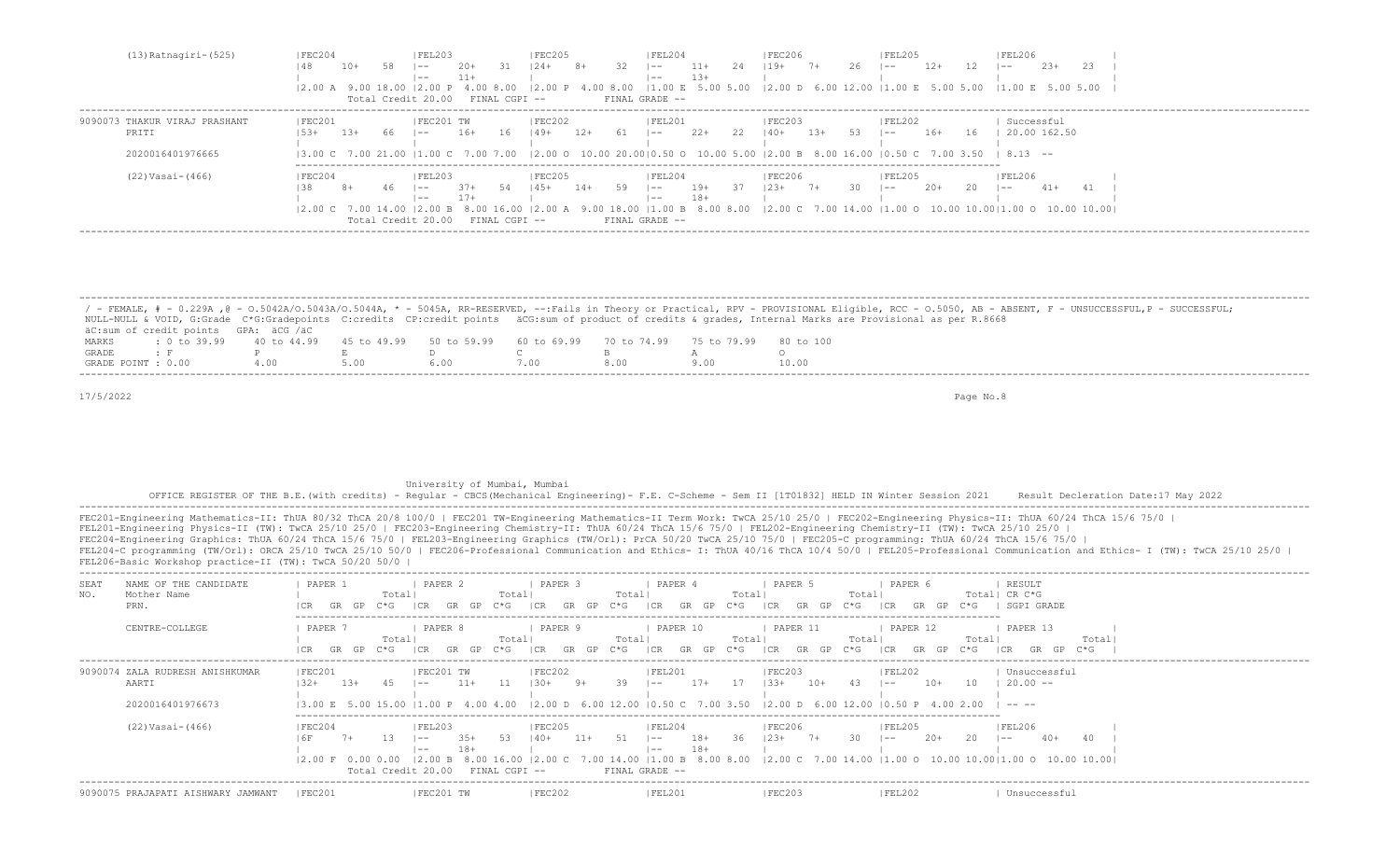| REKHA                                                        |                                    |       |     |                                                                                |                               |                                                  |       |                 | $1 - -$                                                                                                                                                                                                                             | $1.5+$         |     | $147+$            | $10+$ |     | $- -$             |       |     | $20.00 -$                                                                                                                 |  |
|--------------------------------------------------------------|------------------------------------|-------|-----|--------------------------------------------------------------------------------|-------------------------------|--------------------------------------------------|-------|-----------------|-------------------------------------------------------------------------------------------------------------------------------------------------------------------------------------------------------------------------------------|----------------|-----|-------------------|-------|-----|-------------------|-------|-----|---------------------------------------------------------------------------------------------------------------------------|--|
| 2020016402069922                                             |                                    |       |     |                                                                                |                               |                                                  |       |                 | $(3.00 \text{ A } 9.00 \text{ 27.00 } 11.00 \text{ P } 4.00 \text{ 4.00 } 12.00 \text{ O } 10.00 \text{ 20.00} 10.50 \text{ C } 7.00 \text{ 3.50 } 12.00 \text{ A } 9.00 \text{ 18.00 } 10.50 \text{ B } 8.00 \text{ 4.00 }  - - -$ |                |     |                   |       |     |                   |       |     |                                                                                                                           |  |
| (22) Vasai-(890)                                             | FEC204                             | 6+    |     | FEL203<br>$- -$<br>$- -$<br>$12.00$ D 6.00 12.00 12.00 F<br>Total Credit 20.00 | - 10<br>$10+$<br>0.00<br>0.00 | FEC205<br>$1.5.3+$<br>$12.00$ O<br>FINAL CGPI -- | $12+$ | - 65            | FEL204<br>$1 - -$<br>$1 - -$<br>FINAL GRADE --                                                                                                                                                                                      | $17+$<br>$17+$ | 34  | FEC206<br>$121 +$ | $6+$  | 27  | FEL205<br>$1 - -$ | $16+$ | 16  | FEL206<br>$4.5+$<br>$1 - -$<br>10.00 20.00   1.00 C 7.00 7.00   2.00 D 6.00 12.00   1.00 C 7.00 7.00   1.00 O 10.00 10.00 |  |
| 9090076 SHARMA NITESH INDRADEV<br>SUNITA<br>2020016402069895 | FEC201<br>$162+$                   | $10+$ |     | FEC201 TW<br>$1 - -$                                                           | 12<br>$12+$                   | FEC202<br>156+                                   | - 6+  | -62             | FEL201<br>$\sim$<br>13.00 B 8.00 24.00 11.00 E 5.00 5.00 12.00 O 10.00 20.0010.50 C 7.00 3.50 12.00 B 8.00 16.00 10.50 C 7.00 3.50                                                                                                  | $15+$          | -15 | FEC203 <br>$142+$ | $11+$ | 53. | FEL202<br>$1 - -$ | $17+$ | -17 | Unsuccessful<br>$20.00 - -$<br>-----                                                                                      |  |
| (22) Vasai-(890)                                             | FEC204<br>$12.00 \t{E}$ 5.00 10.00 |       | 36. | FEL203 <br>$- -$<br>$- -$<br>Total Credit 20.00                                | 0 F<br>$10+$                  | <b>IFEC205</b><br>10<br>150+<br>FINAL CGPI --    | $10+$ | 60<br>10.00 20. | FEL204<br>$1 - -$<br>$- -$<br>001<br>FINAL GRADE --                                                                                                                                                                                 | $17+$<br>$17+$ | -34 | FEC206 <br>124+   | -5+   | 29  | FEL205 <br>$- -$  | $16+$ | 16  | <b>FEL206</b><br>$40+$<br>$- -$<br>.00 C 7.00 7.00 I2.00 D 6.00 12.00 I1.00 C 7.00 7.00 I1.00 O 10.00 10.00I              |  |

/ - FEMALE, # - 0.229A ,@ - 0.5042A/O.5043A/O.5044A, \* - 5045A, RR-RESERVED, --:Fails in Theory or Practical, RPV - PROVISIONAL Eligible, RCC - 0.5050, AB - ABSENT, F - UNSUCCESSFUL,P - SUCCESSFUL;<br>NULL-NULL & VOID, G:Grad  $\texttt{aC:sum of credit points}$  GPA:  $\texttt{aCG}$  / $\texttt{aC}$ <br>MARKS : 0 to 39.99 40 to 44.99 MARKS : 0 to 39.99 40 to 44.99 45 to 49.99 50 to 59.99 60 to 69.99 70 to 74.99 75 to 79.99 80 to 100<br>GRADE: F P E D C B A O GRADE : F P E D C B A O GRADE POINT : 0.00 4.00 5.00 6.00 7.00 8.00 9.00 10.00 -------------------------------------------------------------------------------------------------------------------------------------------------------------------------------------------------------------------

-------------------------------------------------------------------------------------------------------------------------------------------------------------------------------------------------------------------

17/5/2022 Page No.9

|             | OFFICE REGISTER OF THE B.E. (with credits) - Reqular - CBCS (Mechanical Engineering) - F.E. C-Scheme - Sem II [1T01832] HELD IN Winter Session 2021 Result Decleration Date:17 May 2022                                                                                                                                                                                                                                                                                                                                                                                                                                                                                                                                                                                                                                                    |                    |       |                                                                                                                                                                                                                                                                                                                                                                                                 |       |                   | University of Mumbai, Mumbai |       |                  |                       |        |                  |                                                                                                                                                               |                |                    |        |             |                                       |       |  |  |
|-------------|--------------------------------------------------------------------------------------------------------------------------------------------------------------------------------------------------------------------------------------------------------------------------------------------------------------------------------------------------------------------------------------------------------------------------------------------------------------------------------------------------------------------------------------------------------------------------------------------------------------------------------------------------------------------------------------------------------------------------------------------------------------------------------------------------------------------------------------------|--------------------|-------|-------------------------------------------------------------------------------------------------------------------------------------------------------------------------------------------------------------------------------------------------------------------------------------------------------------------------------------------------------------------------------------------------|-------|-------------------|------------------------------|-------|------------------|-----------------------|--------|------------------|---------------------------------------------------------------------------------------------------------------------------------------------------------------|----------------|--------------------|--------|-------------|---------------------------------------|-------|--|--|
|             | FEC201-Engineering Mathematics-II: ThUA 80/32 ThCA 20/8 100/0   FEC201 TW-Engineering Mathematics-II Term Work: TwCA 25/10 25/0   FEC202-Engineering Physics-II: ThUA 60/24 ThCA 15/6 75/0  <br>FEL201-Engineering Physics-II (TW): TwCA 25/10 25/0   FEC203-Engineering Chemistry-II: ThUA 60/24 ThCA 15/6 75/0   FEL202-Engineering Chemistry-II (TW): TwCA 25/10 25/0  <br>FEC204-Engineering Graphics: ThUA 60/24 ThCA 15/6 75/0   FEL203-Engineering Graphics (TW/Orl): PrCA 50/20 TwCA 25/10 75/0   FEC205-C programming: ThUA 60/24 ThCA 15/6 75/0  <br>FEL204-C programming (TW/Orl): ORCA 25/10 TwCA 25/10 50/0   FEC206-Professional Communication and Ethics- I: ThUA 40/16 ThCA 10/4 50/0   FEL205-Professional Communication and Ethics- I (TW): TwCA 25/10 25/0  <br>FEL206-Basic Workshop practice-II (TW): TwCA 50/20 50/0 |                    |       |                                                                                                                                                                                                                                                                                                                                                                                                 |       |                   |                              |       |                  |                       |        |                  |                                                                                                                                                               |                |                    |        |             |                                       |       |  |  |
| SEAT<br>NO. | NAME OF THE CANDIDATE<br>Mother Name<br>PRN.                                                                                                                                                                                                                                                                                                                                                                                                                                                                                                                                                                                                                                                                                                                                                                                               | PAPER 1            | Total | PAPER 2<br>ICR                                                                                                                                                                                                                                                                                                                                                                                  |       | Totall<br>$C*G$   | PAPER 3                      | GR    | Total<br>$C * G$ | PAPER 4               |        | Total<br>$C * G$ | PAPER 5                                                                                                                                                       | Total<br>C*G - | PAPER 6            |        | $C \star G$ | RESULT<br>Totall CR C*G<br>SGPT GRADE |       |  |  |
|             | CENTRE-COLLEGE                                                                                                                                                                                                                                                                                                                                                                                                                                                                                                                                                                                                                                                                                                                                                                                                                             | PAPER '            | Total | PAPER 8                                                                                                                                                                                                                                                                                                                                                                                         |       | Totall<br>$C * G$ | PAPER 9                      |       | Totall           | PAPER 10              |        | Total<br>$C * G$ | PAPER 11                                                                                                                                                      | Total          | PAPER 12           |        | Total       | PAPER 13                              | Total |  |  |
|             | 9090077 SASE MAYUR VASANT<br>SHARDA<br>2020016401975855                                                                                                                                                                                                                                                                                                                                                                                                                                                                                                                                                                                                                                                                                                                                                                                    | IFEC201<br>$1.32+$ |       | IFEC201 TW                                                                                                                                                                                                                                                                                                                                                                                      | $17+$ |                   | IFEC202<br>$128+$            | $13+$ |                  | $I$ FEL201<br>$1 - -$ | $2.3+$ | - 2.3            | IFEC203<br>$154 + 14 +$<br>$13.00 \text{ P}$ 4.00 12.00 11.00 C 7.00 7.00 12.00 D 6.00 12.00 10.50 O 10.00 5.00 12.00 O 10.00 20.0010.50 O 10.00 5.00 I -- -- |                | IFEL202<br>$1 - -$ | $2.2+$ | -22         | ABS<br>$20.00 -$                      |       |  |  |
|             | (30) Shahapur-(776)                                                                                                                                                                                                                                                                                                                                                                                                                                                                                                                                                                                                                                                                                                                                                                                                                        | IFEC204            |       | IFEL203<br>$\overline{a}$ $\overline{a}$ $\overline{a}$ $\overline{a}$ $\overline{a}$ $\overline{a}$ $\overline{a}$ $\overline{a}$ $\overline{a}$ $\overline{a}$ $\overline{a}$ $\overline{a}$ $\overline{a}$ $\overline{a}$ $\overline{a}$ $\overline{a}$ $\overline{a}$ $\overline{a}$ $\overline{a}$ $\overline{a}$ $\overline{a}$ $\overline{a}$ $\overline{a}$ $\overline{a}$ $\overline{$ | $16+$ |                   | FEC205                       |       |                  | IFEL204<br>$- -$      | $14+$  |                  | FEC206 <br>$26+$                                                                                                                                              |                | IFEL205            | $2.2+$ |             | IFEL206<br>$2.2 +$                    |       |  |  |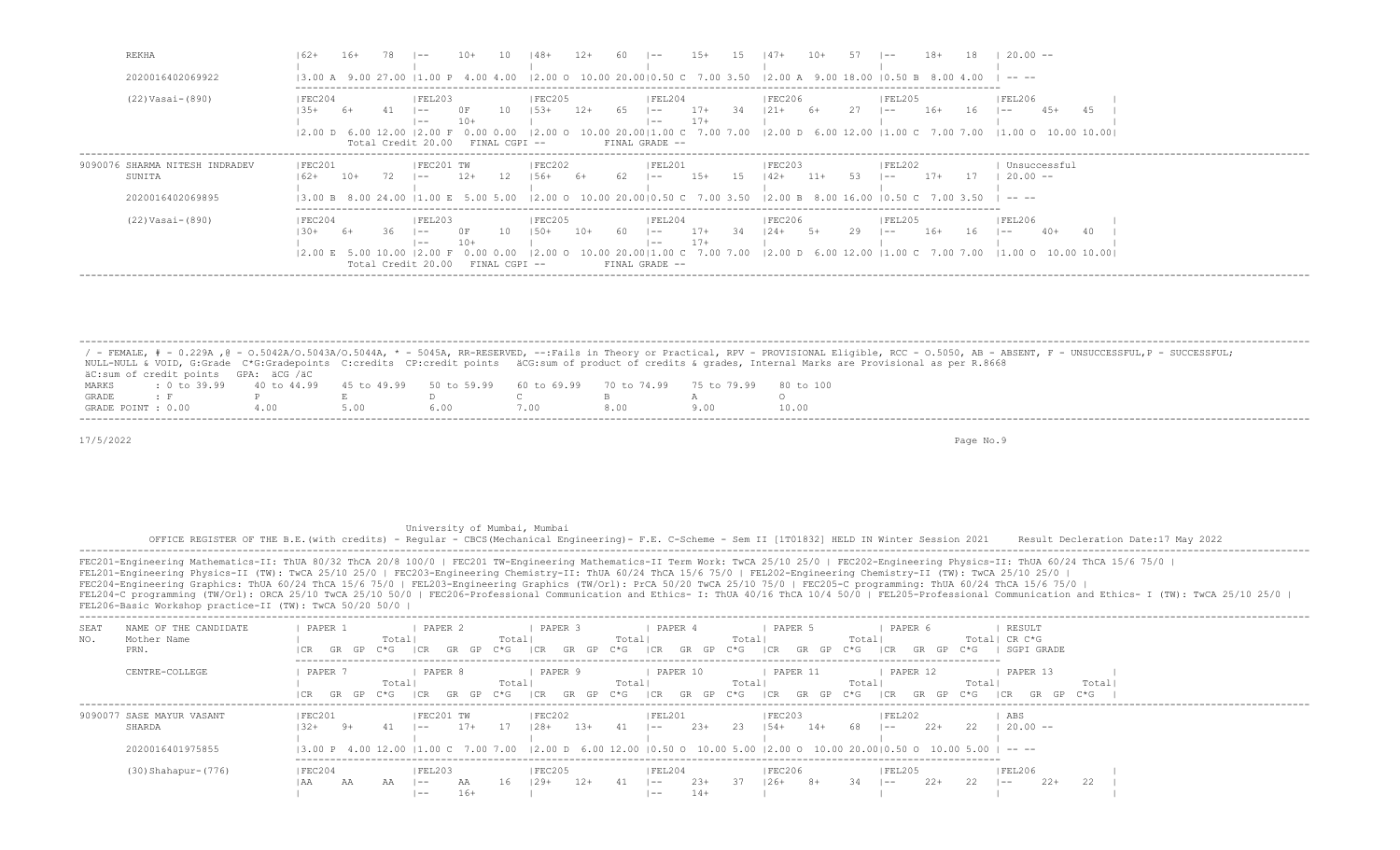|                                                               | $\vert$ 2.00 D 6.00 12.00   1.00 B 8.00 8.00   2.00 C 7.00 14.00   1.00 O 10.00 10.00  1.00 P 4.00 4.00  <br>$12.00 F$ 0.00 AB<br>12.00 F<br>Total Credit 20.00<br>FINAL CGPI --<br>FINAL GRADE --                                                                                                                                                                                                                          |
|---------------------------------------------------------------|-----------------------------------------------------------------------------------------------------------------------------------------------------------------------------------------------------------------------------------------------------------------------------------------------------------------------------------------------------------------------------------------------------------------------------|
| 9090078 MHATRE AYUSH SUNIL<br>SAMRUDDHI<br>2020016402316193   | FEC201 TW<br> FEC202<br> FEL201<br> FEC201<br> FEC203 <br> FEL202<br>Successful<br>$11+$<br>$12+$<br>20.00 136.50<br>$1.3+$<br>$14+$<br>$12+$<br>$139+$<br>12<br>-14<br>$145+$<br>-11<br>$16.3+$<br>76.<br>$8+$<br>$- -$<br>$- -$<br>$- -$<br>13.00 A 9.00 27.00 11.00 D 6.00 6.00 12.00 A 9.00 18.00 10.50 P 4.00 2.00<br>12.00 C 7.00 14.00 10.50 E 5.00 2.50<br>683 --                                                   |
| (36) Karjat- (438)                                            | FEC205<br> FEC206 <br> FEC204<br> FEL203<br> FEL204<br> FEL205<br> FEL206<br>$23+$<br>-13+<br>$11+$<br>127+<br>-23<br>$12+$<br>  42+<br>$12+$<br>l ——<br>$- -$<br>$- -$<br>$- -$<br>12<br>$16+$<br>$- -$<br>$- -$<br>$11.00$ D 6.00 6.00 12.00 C 7.00 14.00 11.00 P 4.00 4.00 11.00 E 5.00 5.00<br>$12.00 \t E \t 5.00$<br>.00 B.<br>16.00<br>FINAL GRADE --<br>Total Credit 20.00<br>FINAL CGPI --                         |
| 9090079 SAQLAIN ZIKARIYA BUBERE<br>ZAKIYA<br>2020016402166623 | FEC201<br>FEC201 TW<br> FEC202<br> FEL201<br> FEC203<br> FEL202<br>Unsuccessful<br>$20.00 -$<br>52<br>$18+$<br>$12+$<br>12<br>$17+$<br>-18<br>$140+$<br>$12+$<br>$14+$<br>$14.3+$<br>  41 +<br>$- -$<br>$- -$<br>$- -$<br>13.00 D 6.00 18.00 11.00 C 7.00 7.00 12.00 B 8.00 16.00 10.50 B 8.00 4.00 12.00 C 7.00 14.00 10.50 E 5.00 2.50<br>$\cdots$                                                                        |
| $(39)$ Uran- $(990)$                                          | IFEC204<br> FEL203<br>IFEC205<br> FEL204<br>IFEC206<br><b>IFEL205</b><br>IFEL206<br>-38<br>$22+$<br>32<br>$16+$<br>$32+$<br>12F<br>10+<br>$120+$<br>16<br>$-34+$<br>$- -$<br>$- -$<br>$- -$<br>$- -$<br>$16+$<br>$17+$<br>$- -$<br>$- -$<br>12.00   1.00 A 9.00 9.00   2.00 D 6.00 12.00   1.00 C 7.00 7.00   1.00 C 7.00 7.00<br>12.00 F<br>0.00<br>0.00<br>.00 D<br>FINAL GRADE --<br>Total Credit 20.00<br>FINAL CGPI -- |

 / - FEMALE, # - 0.229A ,@ - O.5042A/O.5043A/O.5044A, \* - 5045A, RR-RESERVED, --:Fails in Theory or Practical, RPV - PROVISIONAL Eligible, RCC - O.5050, AB - ABSENT, F - UNSUCCESSFUL,P - SUCCESSFUL; NULL-NULL & VOID, G:Grade C\*G:Gradepoints C:credits CP:credit points äCG:sum of product of credits & grades, Internal Marks are Provisional as per R.8668 äC:sum of credit points GPA: äCG /äC MARKS : 0 to 39.99 40 to 44.99 45 to 49.99 50 to 59.99 60 to 69.99 70 to 74.99 75 to 79.99 80 to 100<br>GRADE: F P E D C B A F P E D C B A O<br>T: 0.00 4.00 5.00 6.00 7.00 8.00 9.00 10.0 GRADE POINT : 0.00 4.00 5.00 6.00 7.00 8.00 9.00 10.00 -------------------------------------------------------------------------------------------------------------------------------------------------------------------------------------------------------------------

-------------------------------------------------------------------------------------------------------------------------------------------------------------------------------------------------------------------

17/5/2022 Page No.10

## University of Mumbai, Mumbai

 OFFICE REGISTER OF THE B.E.(with credits) - Regular - CBCS(Mechanical Engineering)- F.E. C-Scheme - Sem II [1T01832] HELD IN Winter Session 2021 Result Decleration Date:17 May 2022 -------------------------------------------------------------------------------------------------------------------------------------------------------------------------------------------------------------------

| SEA1 | NAME OF THE CANDIDATE       | PAPER            | PAPER           | PAPER 3                         | PAPER                             | PAPER 5                                                                                                         | PAPER 6                    | RESULT                     |
|------|-----------------------------|------------------|-----------------|---------------------------------|-----------------------------------|-----------------------------------------------------------------------------------------------------------------|----------------------------|----------------------------|
| NO.  | Mother Name                 |                  | Total           | Total                           | Total                             | Totall                                                                                                          | Total                      | Total  CR C*G              |
|      | PRN.                        | GR GP            | C*G<br>TCR.     | C*G<br>GR<br>GP.<br>ICR.<br>GP. | $C \star G$<br>ICR<br>- GP<br>GR. | $C \star G$<br>C*G<br>GP.<br>I CR<br>GR                                                                         | $C*G$<br>GR<br>GP.<br>I CR | SGPI GRADE                 |
|      | CENTRE-COLLEGE              | PAPER            | PAPER           | PAPER 9                         | PAPER 10                          | PAPER 11                                                                                                        | PAPER 12                   | PAPER 13                   |
|      |                             |                  | Totall          | Total                           | Total                             | Totall<br>Total                                                                                                 | Total                      | Total,                     |
|      |                             | GR GP C*G<br>ICR | I CR.           | GR GP C*G<br>GRGP<br>I CR.      | C*G<br> CR<br>GR GP C*G           | $C * G$<br>GP<br> CR<br>- GR                                                                                    | C*G<br>GR<br>GP.<br>I CR.  | C*G<br>GR<br>- I CR<br>GP. |
|      | 9090080 HARSH RAJESH GAIKAR | FEC201           | FEC201 TW       | <b>FEC202</b>                   | FEL201                            | <b>FEC203</b>                                                                                                   | <b>FEL202</b>              | Successful                 |
|      | <b>RESHMA</b>               | 19+              | $2.2+$<br>$- -$ | -22<br>$44+$<br>$12+$           | $20+$<br>56<br>$- -$              | 13+<br>146+<br>20.                                                                                              | 19+<br>19<br>$- -$         | 20.00 164.50               |
|      |                             |                  |                 |                                 |                                   |                                                                                                                 |                            |                            |
|      | 2020016402162907            |                  |                 |                                 |                                   | 3.00 B 8.00 24.00  1.00 O 10.00 10.00 2.00 B 8.00 16.00  0.50 O 10.00 5.00  2.00 A 9.00 18.00  0.50 A 9.00 4.50 |                            | $8.23 - -$                 |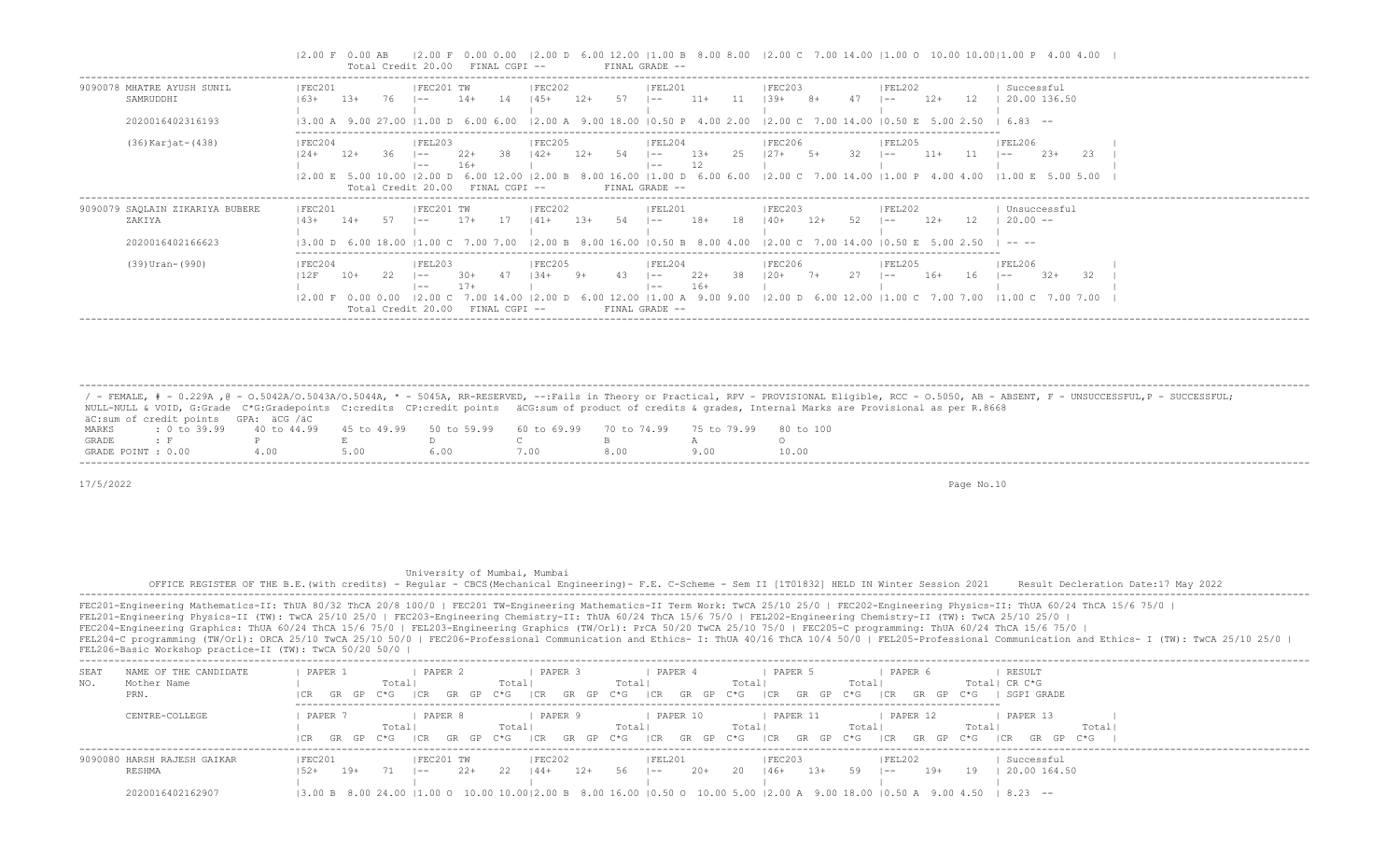| (39) Uran-(990)                                                                      | IFEC204                                       | $13+$ |    | IFEL203<br>$\sim$ $-$<br>$- -$<br>Total Credit 20.00                | $17+$              | FINAL CGPI --               | IFEC205<br>$144+$                                                       |        | 53 | IFEL204<br>$1 - -$<br>$1 - -$<br>FINAL GRADE -- | $22+$<br>$15+$ | 37  | IFEC206<br>$12.3+$<br> 2.00 B 8.00 16.00  2.00 B 8.00 16.00  2.00 B 8.00 16.00  1.00 B 8.00 8.00  2.00 C 7.00 14.00  1.00 C 7.00 7.00  1.00 O 10.00 10.00     | $9+$  | 32  | 1 FET 205<br>$\sim$ $-$      | $16+$ | 16               | IFEL206<br>l —— 1                         |        | 42 |
|--------------------------------------------------------------------------------------|-----------------------------------------------|-------|----|---------------------------------------------------------------------|--------------------|-----------------------------|-------------------------------------------------------------------------|--------|----|-------------------------------------------------|----------------|-----|---------------------------------------------------------------------------------------------------------------------------------------------------------------|-------|-----|------------------------------|-------|------------------|-------------------------------------------|--------|----|
| 9090081 BANE TEJAS SITARAM<br>SWATI<br>2020016402133332                              | IFEC201                                       | $12+$ |    | IFEC201 TW<br>$- -$<br>.00 F.                                       | $12+$<br>5.00 5.00 |                             | IFEC202                                                                 |        |    | IFET.201<br>$- -$                               | $16+$          | -16 | IFEC203<br>$149+$<br>12.00 B 8.00 16.00 10.50 C 7.00 3.50 12.00 O 10.00 20.0010.50 P 4.00 2.00                                                                | $11+$ | -60 | <b>IFFI202</b><br>$\sim$ $-$ | $11+$ | 11               | Successful<br>20.00 164.50<br>$18.23 - -$ |        |    |
| (40) Khed- (742)                                                                     | FEC204                                        | $14+$ |    | FEL203<br>$- -$<br>l ——<br>Total Credit 20.00 FINAL CGPI --         |                    |                             | FEC205<br>$140+$                                                        |        |    | FEL204<br>$- -$<br>$1 - -$<br>FINAL GRADE --    | $20+$<br>$18+$ | -38 | <b>FEC206</b><br>$118+$<br> 2.00 O 10.00 20.00 2.00 O 10.00 20.00 2.00 C 7.00 14.00  1.00 A 9.00 9.00  2.00 D 6.00 12.00  1.00 O 10.00 10.00 1.00 A 9.00 9.00 |       | 26  | FEL205<br>l —— 1             | $21+$ |                  | FEL206<br>$- -$                           | $.38+$ | 38 |
| 9090082 PRAYANK KUMAR BHARATBHAI<br>PATEL - DHARMISHTA BEN PATEL<br>2020016401998614 | IFEC201<br>$160+$<br>13.00 A 9.00 27.00       | $16+$ | 76 | IFEC201 TW<br>$- -$                                                 | $20+$              | -20                         | IFEC202<br>$1.54+$<br>$10.00$ 10.0012.00 O 10.00 20.0010.50 A 9.00 4.50 |        | 69 | FEL201<br>$- -$                                 | $19+$          | -19 | IFEC203<br>$145+$<br>$12.00$ O $10.00$ 20.0010.50 O                                                                                                           |       | 60  | FEL202<br>$\sim$ $-$         | $22+$ | 22<br>10.00 5.00 | Successful<br>20.00 175.50<br>$8.78 - -$  |        |    |
| (76) Navi Mumbai-(17)                                                                | FEC204<br>135<br>$12.00 \text{ C}$ 7.00 14.00 | $11+$ |    | FEL203<br>$- -$<br>$- -$<br>$12.00 \text{ C}$<br>Total Credit 20.00 | 18+                | 7.00 14.00<br>FINAL CGPI -- | IFEC205<br>$1.54+$                                                      | $1.3+$ |    | FEL204<br>$- -$<br>$- -$<br>FINAL GRADE --      | $20+$<br>$19+$ | 39  | IFEC206<br>$122+$<br>10.00 20.00   1.00 A 9.00 9.00   2.00 C 7.00 14.00   1.00 A 9.00 9.00   1.00 A 9.00 9.00                                                 |       |     | IFEL205<br>$\sim$ $-$        | $19+$ | 19               | FEL206<br>$1 - -$                         | $39+$  | 39 |

 ------------------------------------------------------------------------------------------------------------------------------------------------------------------------------------------------------------------- / - FEMALE, # - 0.229A , @ - 0.5042A/O.5043A/O.5044A, \* - 5045A, RR-RESERVED, --:Fails in Theory or Practical, RPV - PROVISIONAL Eligible, RCC - 0.5050, AB - ABSENT, F - UNSUCCESSFUL, P - SUCCESSFUL; NULL-NULL & VOID, G:Grade C\*G:Gradepoints C:credits CP:credit points äCG:sum of product of credits & grades, Internal Marks are Provisional as per R.8668 äC:sum of credit points GPA: äCG /äC MARKS : 0 to 39.99 40 to 44.99 45 to 49.99 50 to 59.99 60 to 69.99 70 to 74.99 75 to 79.99 80 to 100 GRADE : F P E D C B A O GRADE POINT : 0.00

17/5/2022 Page No.11

 University of Mumbai, Mumbai OFFICE REGISTER OF THE B.E.(with credits) - Regular - CBCS(Mechanical Engineering)- F.E. C-Scheme - Sem II [1T01832] HELD IN Winter Session 2021 Result Decleration Date:17 May 2022 -------------------------------------------------------------------------------------------------------------------------------------------------------------------------------------------------------------------

| SEA <sup>®</sup> | NAME OF THE CANDIDATE | PAPER         | PAPER          | PAPER                                                                    | PAPER                               | PAPER                   | PAPER 6                     | RESULT                         |  |
|------------------|-----------------------|---------------|----------------|--------------------------------------------------------------------------|-------------------------------------|-------------------------|-----------------------------|--------------------------------|--|
|                  | Mother Name<br>PRN.   | ICR GR GP C*G | Total          | Total<br>$ CR$ GR GP C*G $ CR$ GR GP C*G $ CR$ GR GP C*G $ CR$ GR GP C*G | Totall                              | Total                   | Totalı<br>GR GP C*G<br> CR  | CR C*G<br>Total <br>SGPI GRADE |  |
|                  | CENTRE-COLLEGE        | PAPER         | PAPER<br>Total | PAPER<br>Total                                                           | PAPER 10<br>Total                   | PAPER 11<br>Total       | PAPER 12<br>Totall<br>Total | PAPER 13<br>Total              |  |
|                  |                       | ICR GR GP C*G | GR GP<br>I CR  | <b>GR</b><br>I CR<br>$C * G$                                             | CR<br>$\cap$ GP C $\star$ G $\cdot$ | GR GP C*G ICR GR GP C*G | CR<br>GRGP C*G              | CR<br>GRGP C*G                 |  |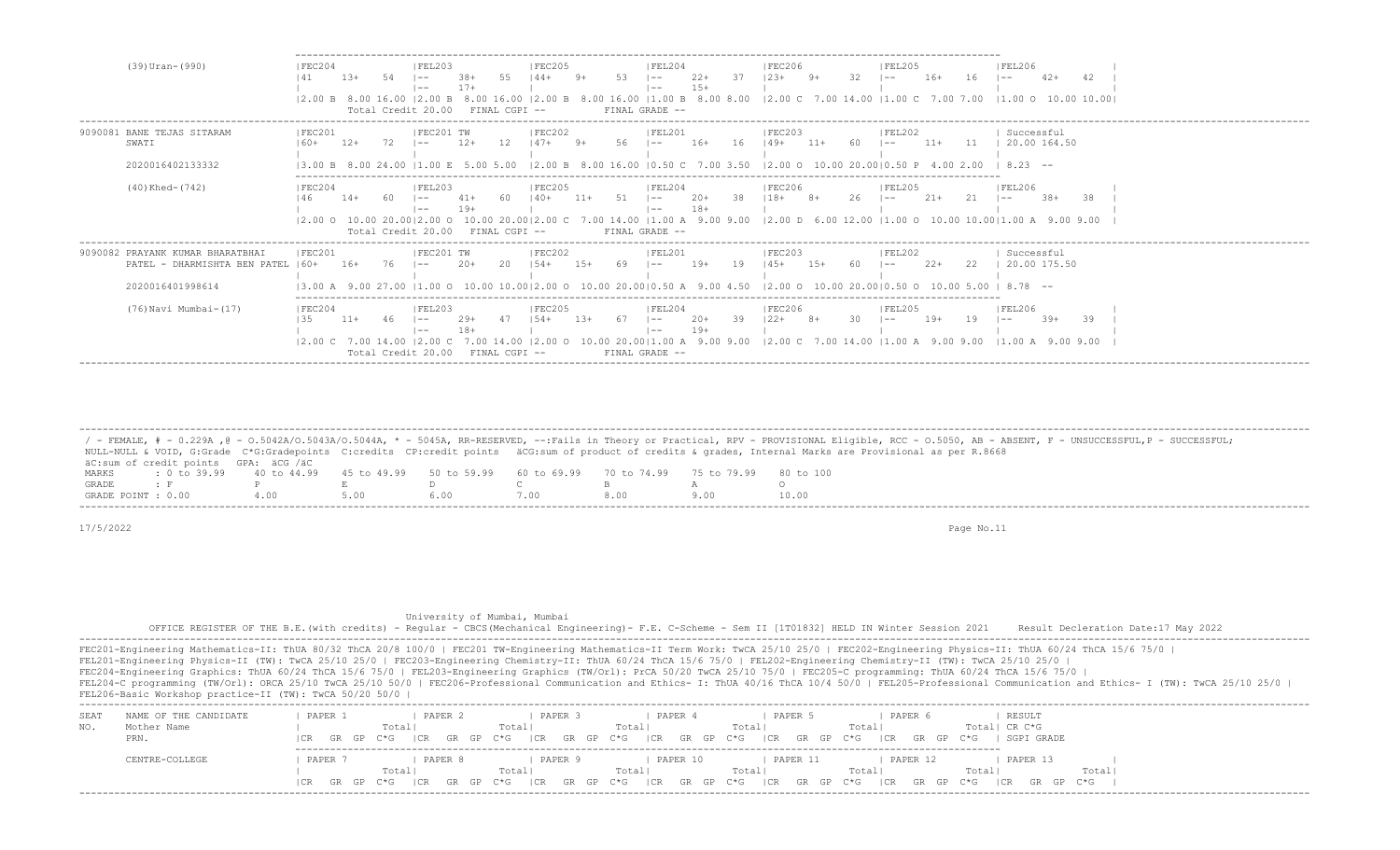| 9090083 SHAUN SYLVESTER PEREIRA<br>ANNIE PEREIRA         | IFEC201<br>$143+$                           | $16+$ |           | IFEC201 TW                                                                                       | $17+$                           | 17  | IFEC202<br>$146+$                    | $13+$  | 59   | IFEL201<br>$- -$                                                                                                                    | $18+$              | 18 | <b>IFEC203</b><br>$141+$                                  | $15+$  |     | <b>IFEL202</b><br>$- -$ | $20+$ | 20  | Successful<br>20.00 155.00                                                                                                                                                      |
|----------------------------------------------------------|---------------------------------------------|-------|-----------|--------------------------------------------------------------------------------------------------|---------------------------------|-----|--------------------------------------|--------|------|-------------------------------------------------------------------------------------------------------------------------------------|--------------------|----|-----------------------------------------------------------|--------|-----|-------------------------|-------|-----|---------------------------------------------------------------------------------------------------------------------------------------------------------------------------------|
| 2020016402002657                                         | $13.00$ D 6.00 18.00                        |       |           | $11.00 \quad C \quad 7.00 \quad 7.00$                                                            |                                 |     |                                      |        |      | $12.00$ A $9.00$ 18.00 10.50 B 8.00 4.00                                                                                            |                    |    |                                                           |        |     |                         |       |     | $12.00 B$ 8.00 16.00 10.50 0 10.00 5.00 1 7.75 $-$                                                                                                                              |
| (76) Navi Mumbai-(17)                                    | FEC204                                      | $11+$ | -62       | FEL203<br>$1 - -$<br>$1 - -$<br>Total Credit 20.00                                               | $21+$<br>$18+$<br>FINAL CGPI -- | 39  | FEC205<br>$144+$                     | $12+$  | 56   | FEL204<br>$1 - -$<br>$\vert - -$<br>FINAL GRADE --                                                                                  | $20+$<br>$19+$     | 39 | <b>IFEC206</b><br>$126+$                                  | $8+$   | -34 | IFEL205<br>$1 - -$      | $17+$ | 17  | FEL206<br>$.38+$<br>-38<br>$\sim$ $-$<br>12.00 0 10.00 20.0012.00 D 6.00 12.00 12.00 B 8.00 16.00 11.00 A 9.00 9.00 12.00 C 7.00 14.00 11.00 C 7.00 7.00 11.00 A 9.00 9.00      |
| 9090084 SHAIKH ZAID RAFIQ<br>SHAMIM<br>2020016402001364  | FEC201<br>$1.51 +$<br>$13.00 \, \text{C}$ 7 | $16+$ | .00 21.00 | FEC201 TW<br>$11.00\ \text{D}$ 6.00 6.00                                                         | $1.3+$                          | 13  | FEC202<br>$143+$                     | $12+$  | 55   | IFEL201<br>l ——<br>$12.00 \text{ B}$ 8.00 16.00 10.50 C                                                                             | $16+$<br>7.00 3.50 | 16 | IFEC203<br>$140+$<br>12.00 B 8.00 16.00 10.50 C 7.00 3.50 | $1.5+$ | 55  | FEL202<br>$- -$         | $17+$ | -17 | Successful<br>20.00 155.00<br>$7.75 - -$                                                                                                                                        |
| (76) Navi Mumbai-(17)                                    | FEC204<br>150                               | $10+$ | -60       | IFEL203<br>$1 - -$<br>$1 - -$<br>$12.00$ O $10.00$ 20.0012.00 D 6.00 12.00<br>Total Credit 20.00 | $26+$<br>$17+$<br>FINAL CGPI -- | 43  | FEC205<br>$149+$<br>$12.00$ $\Omega$ | $1.3+$ | - 62 | FEL204<br>$1 - -$<br>$\vert - -$<br>FINAL GRADE --                                                                                  | $18+$<br>$17+$     | 35 | FEC206<br>$124+$                                          | $7+$   | 31  | FEL205<br>$1 - -$       | $16+$ | 16  | FEL206<br>$-3.5+$<br>-35<br>$1 - -$<br>10.00 20.00   1.00 B 8.00 8.00   2.00 C 7.00 14.00   1.00 C 7.00 7.00   1.00 B 8.00 8.00                                                 |
| 9090085 AADARSH ARUN SINGH<br>BABITA<br>2020016402002286 | IFEC201<br>$152+$                           | $11+$ | 63        | IFEC201 TW<br>$\vert - -$                                                                        | $2.2+$                          |     | IFEC202<br>$1.38 +$                  |        |      | IFEL201<br>$- -$<br>13.00 C 7.00 21.00 11.00 O 10.00 10.0012.00 C 7.00 14.00 10.50 C 7.00 3.50 12.00 E 5.00 10.00 10.50 A 9.00 4.50 | $17+$<br>17        |    | IFEC203<br>$126+$                                         | $11+$  | 37  | FEL202<br>$- -$         | $19+$ | 19  | Successful<br>20.00 141.00<br>$1, 7.05 - -$                                                                                                                                     |
| (76) Navi Mumbai- (17)                                   | FEC204<br>142                               | $12+$ | -54       | IFEL203<br>$\vert - -$<br>$1 - -$<br>Total Credit 20.00 FINAL CGPI --                            | $20+$                           | -40 | IFEC205<br>$139+$                    | $12+$  | 51   | FEL204<br>$1 - -$<br>$- -$<br>FINAL GRADE --                                                                                        | $18+$<br>$17+$     | 35 | <b>FEC206</b><br>$121+$                                   | $4+$   | 25  | IFEL205<br>$\sim$ $-$   | $17+$ | -17 | FEL206<br>$39+$<br>39<br>$\vert - - \vert$<br> 2.00 B 8.00 16.00  2.00 D 6.00 12.00  2.00 C 7.00 14.00  1.00 B 8.00 8.00  2.00 D 6.00 12.00  1.00 C 7.00 7.00  1.00 A 9.00 9.00 |

 / - FEMALE, # - 0.229A ,@ - O.5042A/O.5043A/O.5044A, \* - 5045A, RR-RESERVED, --:Fails in Theory or Practical, RPV - PROVISIONAL Eligible, RCC - O.5050, AB - ABSENT, F - UNSUCCESSFUL,P - SUCCESSFUL; NULL-NULL & VOID, G:Grade C\*G:Gradepoints C:credits CP:credit points äCG:sum of product of credits & grades, Internal Marks are Provisional as per R.8668 äC:sum of credit points GPA: äCG /äC MARKS : 0 to 39.99 40 to 44.99 45 to 49.99 50 to 59.99 60 to 69.99 70 to 74.99 75 to 79.99 80 to 100<br>GRADE : F P E D C B A O GRADE : F P E D C B A O<br>GRADE POTNT : 0.00 4.00 5.00 6.00 7.00 8.00 9.00 10.00 GRADE POINT : 0.00 4.00 5.00 6.00 7.00 8.00 9.00 10.00

-------------------------------------------------------------------------------------------------------------------------------------------------------------------------------------------------------------------

-------------------------------------------------------------------------------------------------------------------------------------------------------------------------------------------------------------------

17/5/2022 Page No.12

| University of Mumbai, Mumbai |  |  |
|------------------------------|--|--|
|------------------------------|--|--|

 OFFICE REGISTER OF THE B.E.(with credits) - Regular - CBCS(Mechanical Engineering)- F.E. C-Scheme - Sem II [1T01832] HELD IN Winter Session 2021 Result Decleration Date:17 May 2022 -------------------------------------------------------------------------------------------------------------------------------------------------------------------------------------------------------------------

FEC201-Engineering Mathematics-II: ThUA 80/32 ThCA 20/8 100/0 | FEC201 TW-Engineering Mathematics-II Term Work: TwCA 25/10 25/0 | FEC202-Engineering Physics-II: ThUA 60/24 ThCA 15/6 75/0 | FEL201-Engineering Physics-II (TW): TwCA 25/10 25/0 | FEC203-Engineering Chemistry-II: ThUA 60/24 ThCA 15/6 75/0 | FEL202-Engineering Chemistry-II (TW): TwCA 25/10 25/0 | FEC204-Engineering Graphics: ThUA 60/24 ThCA 15/6 75/0 | FEL203-Engineering Graphics (TW/Orl): PrCA 50/20 TwCA 25/10 75/0 | FEC205-C programming: ThUA 60/24 ThCA 15/6 75/0 | FEL204-C programming (TW/Orl): ORCA 25/10 TwCA 25/10 50/0 | FEC206-Professional Communication and Ethics- I: ThUA 40/16 ThCA 10/4 50/0 | FEL205-Professional Communication and Ethics- I (TW): TwCA 25/10 25/0 | FEL206-Basic Workshop practice-II (TW): TwCA 50/20 50/0 | ------------------------------------------------------------------------------------------------------------------------------------------------------------------------------------------------------------------- SEAT NAME OF THE CANDIDATE | PAPER 1 | PAPER 2 | PAPER 3 | PAPER 4 | PAPER 5 | PAPER 6 NO. Mother Name | Total| Total| Total| Total| Total| Total| CR C\*G PRN. |CR GR GP C\*G |CR GR GP C\*G |CR GR GP C\*G |CR GR GP C\*G |CR GR GP C\*G |CR GR GP C\*G | SGPI GRADE

-------------------------------------------------------------------------------------------------------------------------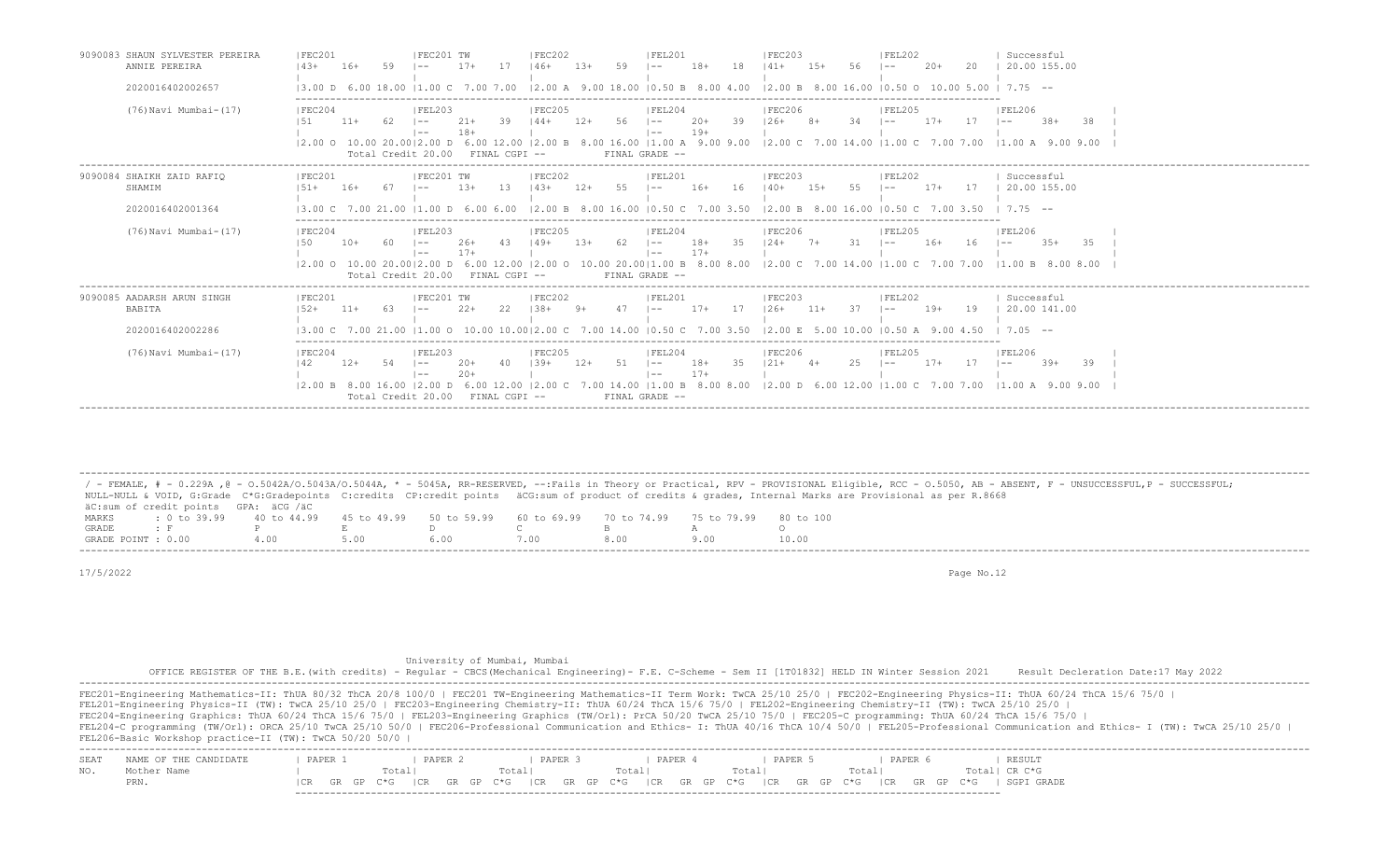| CENTRE-COLLEGE                                     | PAPER 7<br>  PAPER 8<br>  PAPER 9<br>  PAPER 10<br>  PAPER 11<br>  PAPER 12<br>  PAPER 13<br>Totall<br>Totall<br>Totall<br>Totall<br>Totall<br>Totall<br>Total <br>$C * G$<br>$GR$ $GP$ $C*G$<br>ICR GR GP C*G<br>ICR GR GP C*G ICR GR GP C*G<br>ICR<br>GR GP<br>ICR<br> CR<br>GR GP<br>$C * G$<br>ICR<br>GR GP<br>C*G                                                                                                                                                                                                                 |
|----------------------------------------------------|----------------------------------------------------------------------------------------------------------------------------------------------------------------------------------------------------------------------------------------------------------------------------------------------------------------------------------------------------------------------------------------------------------------------------------------------------------------------------------------------------------------------------------------|
| 9090086 / PURVA SURYAKANT DESHMUKH<br><b>REKHA</b> | IFEC201 TW<br> FEC202<br> FEL201<br> FEC203<br> FEL202<br>Successful<br> FEC201<br>18<br>20<br>58<br>17 1 20.00 155.50<br>$140+$<br>59<br>$18+$<br>$147+$<br>$61 \t - -$<br>$20+$<br>$148+$<br>$17+$<br>$19+$<br>$14+$<br>$10+$<br>$1 - -$<br>$1 - -$                                                                                                                                                                                                                                                                                  |
| 2020016402126483                                   | $ 2.00 \t{0} \t{10.00} \t{20.00}  0.50 \t{0} \t{10.00} \t{5.00} \t{2.00} \t{A} \t{9.00} \t{18.00} \t{0.50} \t{C} \t{7.00} \t{3.50} \t{7.78} \t{--}$<br>13.00 D 6.00 18.00 11.00 B 8.00 8.00                                                                                                                                                                                                                                                                                                                                            |
| (76) Navi Mumbai-(237)                             | FEC204<br> FEL203<br> FEL204<br> FEC206<br> FEL205<br> FEL206<br> FEC205<br>$22+$<br>43<br>$124+7+$<br>134<br>$22+$<br>34<br>62<br>31<br>20<br>$6+$<br>40<br>$148+$<br>$14+$<br>$20+$<br>$32+$<br>-32<br>$1 - -$<br>$\vert - - \vert$<br>$1 - -$<br>$1 - -$<br>$21+$<br>$12+$<br>$\vert - - \vert$<br>$1 - -$<br>12.00 D 6.00 12.00 12.00 E 5.00 10.00 12.00 O 10.00 20.0011.00 O 10.00 10.0012.00 C 7.00 14.00 11.00 O 10.00 10.0011.00 C 7.00 7.00<br>Total Credit 20.00<br>FINAL GRADE --<br>FINAL CGPI --                          |
| 9090087 SAHIL SAMIR DINGANKAR<br>ALMASH            | IFEC201 TW<br>IFEC202<br>IFEL201<br>IFEC201<br>IFEL202<br>Successful<br>IFEC203<br>18<br>23<br>120.00174.00<br>$1.59 +$<br>78<br>18+<br>149+<br>$23+$<br>58<br>$20+$<br>20<br>$19+$<br>$1.5+$<br>64<br>$1 - -$<br>$146+$<br>$12+$<br>$1 - -$<br>$1 - -$                                                                                                                                                                                                                                                                                |
| 2020016402126807                                   | $12.00$ O $10.00$ $20.0010.50$ O $10.00$ 5.00 $12.00$ A $9.00$ 18.00 $10.50$ O $10.00$ 5.00 $1$ 8.70 $-$<br>13.00 A<br>-9.00<br>11 00 B 8 00 8 00                                                                                                                                                                                                                                                                                                                                                                                      |
| (76) Navi Mumbai-(237)                             | FEC204<br> FEL203<br> FEC206<br> FEL205<br> FEL206<br> FEC205<br> FEL204<br>52<br>55<br>$23+$<br>42<br>$127 +$<br>33<br>$2.2+$<br>22<br>143<br>$9+$<br>$42+$<br>64<br>$142+$<br>$1.3+$<br>$\vert - - \vert$<br>$6+$<br>$30+$<br>-30<br>$1 - -$<br>$\sim$<br>$1 - -$<br>$19+$<br>$22+$<br>$  --$<br>$\vert - -$<br> 2.00 C 7.00 14.00  2.00 O 10.00 20.00 2.00 B 8.00 16.00  1.00 O 10.00 10.00 2.00 C 7.00 14.00  1.00 O 10.00 10.00 1.00 C 7.00 7.00<br>Total Credit 20.00 FINAL CGPI --<br>FINAL GRADE --                            |
| 9090088 JAINISH KANTIBHAI PATEL<br>MINA            | IFEC202<br>IFEC201<br>IFEC201 TW<br>IFEL201<br>  Successful<br>IFEC203<br>IFEL202<br>$ 33+$<br>21<br>$126+$<br>33<br>$18+$<br>18<br>$12.5+$<br>31<br>$18+$<br>18<br>20.00 117.00<br>$21+$<br>$7+$<br>$1 - -$<br>$1 - -$                                                                                                                                                                                                                                                                                                                |
| 2019016402378346                                   | $11.00$ O $10.00$ $10.0012.00$ P $4.00$ $8.00$<br>10.50 B 8.00 4.00<br>12.00 P<br>$10.50 B$ $8.00 4.00$<br>585 --<br>400800                                                                                                                                                                                                                                                                                                                                                                                                            |
| (76) Navi Mumbai-(237)                             | FEC204<br> FEC205<br> FEL204<br> FEC206 <br> FEL205<br> FEL206<br> FEL203<br>12<br>$20+$<br>32<br>$116+$<br>20<br>52<br>134<br>46<br>$15+$<br>15<br>$1.3.5+$<br>$13+$<br>48<br>$37+$<br>$\vert - -$<br>$4+$<br>$32+$<br>32<br>$\vert - - \vert$<br>$1 - -$<br>$1 - -$<br>$12+$<br>$15+$<br>$\vert - - \vert$<br>$\vert$ $-$<br>7.00 14.00   1.00 C 7.00 7.00   2.00 P 4.00 8.00   1.00 C 7.00 7.00   1.00 C 7.00 7.00<br>$12.00 \text{ C}$ 7.00 14.00 12.00 C 7.00 14.00 12.00 C<br>Total Credit 20.00 FINAL CGPI --<br>FINAL GRADE -- |

 ------------------------------------------------------------------------------------------------------------------------------------------------------------------------------------------------------------------- / - FEMALE, # - 0.229A , @ - 0.5042A/O.5043A/O.5044A, \* - 5045A, RR-RESERVED, --:Fails in Theory or Practical, RPV - PROVISIONAL Eligible, RCC - 0.5050, AB - ABSENT, F - UNSUCCESSFUL, P - SUCCESSFUL; NULL-NULL & VOID, G:Grade C\*G:Gradepoints C:credits CP:credit points äCG:sum of product of credits & grades, Internal Marks are Provisional as per R.8668 äC:sum of credit points GPA: äCG /äC MARKS : 0 to 39.99 40 to 44.99 45 to 49.99 50 to 59.99 60 to 69.99 70 to 74.99 75 to 79.99 80 to 100<br>GRADE: F P E D C B A O GRADE : F P E D C B A O GRADE POINT : 0.00 4.00 5.00 6.00 7.00 8.00 9.00 10.00

17/5/2022 Page No.13

University of Mumbai, Mumbai

 OFFICE REGISTER OF THE B.E.(with credits) - Regular - CBCS(Mechanical Engineering)- F.E. C-Scheme - Sem II [1T01832] HELD IN Winter Session 2021 Result Decleration Date:17 May 2022 -------------------------------------------------------------------------------------------------------------------------------------------------------------------------------------------------------------------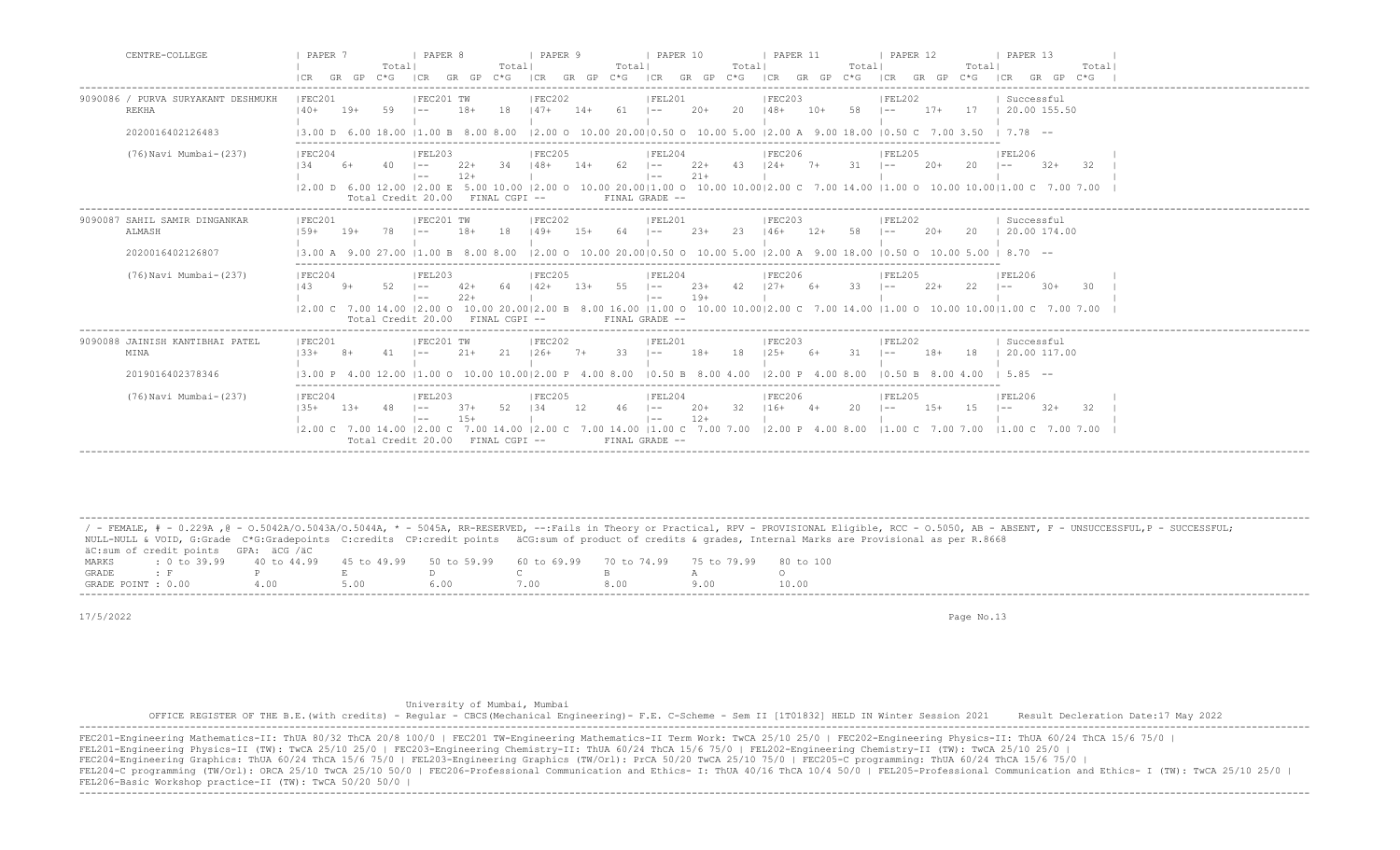| SEAT<br>NAME OF THE CANDIDATE<br>NO.<br>Mother Name<br>PRN. | I PAPER 2<br>PAPER 1<br><b>I PAPER 3</b><br>  PAPER 4<br><b>I PAPER 5</b><br>I PAPER 6<br>RESULT<br>Totall<br>Totall<br>Totall<br>Totall<br>Totall<br>Total  CR C*G<br>GR GP<br>$C*G$<br>ICR GR GP C*G ICR GR GP C*G<br>$ CR$ $GR$ $GP$ $C*G$<br>$ CR$ $GR$ $GP$ $C*G$<br>ICR<br>GR GP C*G   SGPI GRADE<br> CR                                                                                                                                             |
|-------------------------------------------------------------|------------------------------------------------------------------------------------------------------------------------------------------------------------------------------------------------------------------------------------------------------------------------------------------------------------------------------------------------------------------------------------------------------------------------------------------------------------|
| CENTRE-COLLEGE                                              | PAPER 10<br>PAPER 7<br>  PAPER 8<br>  PAPER 9<br>  PAPER 11<br>  PAPER 12<br>  PAPER 13<br>Totall<br>Totall<br>Totall<br>Total <br>Total <br>Total <br>Totall<br>GR GP C*G<br>$GR$ $GP$ $C*G$<br>ICR<br>GR GP C*G ICR GR GP C*G ICR GR GP C*G ICR GR GP C*G ICR GR GP C*G<br>ICR                                                                                                                                                                           |
| 9090089 KHAIRE SIDDHARTH VAIBHAV<br>SHWETA                  | IFEC202<br>IFEL201<br>IFEC203<br> FEL202<br>IFEC201<br>IFEC201 TW<br>  Successful<br>$151+$<br>18+ 18 $154+$ 14+<br>$2.2+$<br>22<br>$65$ $1--$<br>68 –<br>$15+$<br>15   20.00 175.50<br>$174+$<br>$18+$<br>92.<br>$1 - -$<br>$14+$                                                                                                                                                                                                                         |
| 2020016402081954                                            | 13.00 0 10.00 30.0011.00 0 10.00 10.0012.00 0 10.00 20.0010.50 B 8.00 4.00<br>12.00 0 10.00 20.0010.50 C 7.00 3.50<br>$18.78 - -$                                                                                                                                                                                                                                                                                                                          |
| (76) Navi Mumbai-(385)                                      | IFEC204<br> FEL203<br>IFEC205<br>IFEL204<br>IFEC206<br>IFEL205<br>IFEL206<br>$18+$ 37 $118+$<br>25<br>-35<br>57<br>$151+$<br>65<br>$\vert - -$<br>$7+$<br>20<br>124<br>$11+$<br>$1 - -$<br>39+<br>14+<br>$\sim$ $-$<br>-20+<br>$1 - -$<br>$4.5+$<br>$19+$<br>$18+$<br>$\vert - -$<br>$1 - -$                                                                                                                                                               |
|                                                             | 12.00 E 5.00 10.00 12.00 A 9.00 18.00 12.00 O 10.00 20.0011.00 B 8.00 8.00 12.00 D 6.00 12.00 11.00 O 10.00 10.0011.00 O 10.00 10.00 10.00<br>Total Credit 20.00 FINAL CGPI --<br>FINAL GRADE --                                                                                                                                                                                                                                                           |
| 9090090 SABLE RISHIKESH GAJANAN<br>VAISHALI                 | FEC201 TW<br>IFEC202<br>IFEL201<br>IFEC203<br>IFEC201<br>IFEL202<br>  Successful<br>$2.2+$<br>22<br>$144+$ 13+ 57 $1--$<br>16+ 16 143+ 14+ 57 1--<br>$18+$<br>18   20.00 172.50<br>$172+$ 16+<br>- 88<br>$1 - -$                                                                                                                                                                                                                                           |
| 2020016402075145                                            | $13.00$ O $10.00$ 30.0011.00 O $10.00$ $10.0012.00$ A $9.00$ $18.00$ $10.50$ C $7.00$ $3.50$ $12.00$ A $9.00$ $18.00$ $10.50$ B $8.00$ $4.00$ $1$ $8.63$ $-$                                                                                                                                                                                                                                                                                               |
| (76) Navi Mumbai-(385)                                      | IFEC204<br>IFEL203<br>IFEC205<br>IFEL204<br>IFEC206<br><b>IFEL205</b><br> FEL206<br>2.8<br>$132+$<br>126<br>$10+$<br>- 36<br>4.5<br>$148+$<br>$1.5+$<br>$63 \t - -$<br>13+<br>40<br>$19+$<br>19<br>$1 - -$<br>$30+$<br>$8+$<br>$1 - -$<br>42.<br>$1 - -$<br>$42+$<br>$15+$<br>$15+$<br>$\vert - - \vert$<br>$1 - -$<br>12.00 E 5.00 10.00 12.00 C 7.00 14.00 12.00 O 10.00 20.0011.00 D 6.00 6.00 12.00 O 10.00 20.0011.00 A 9.00 9.00 11.00 O 10.00 10.00 |
|                                                             | Total Credit 20.00 FINAL CGPI --<br>FINAL GRADE --                                                                                                                                                                                                                                                                                                                                                                                                         |
| 9090091 D SOUZA DEREK DENNIS<br>REEMA                       | IFEC201 TW<br>IFEC202<br>IFEC201<br>IFEL201<br>IFEC203<br>IFEL202<br>  Successful<br>$16+$<br>16<br>$1.51 +$<br>65<br>21<br>$146+$<br>$19+$<br>$169+$<br>$18+$<br>87<br>$14+$<br>$21+$<br>$14+$<br>60<br>19   20.00 179.50<br>$1 - -$<br>$\vert - - \vert$<br>$1 - -$                                                                                                                                                                                      |
| 2019016400401893                                            | $13.00$ O $10.00$ 30.0011.00 C 7.00 7.00 12.00 O 10.00 20.0010.50 O 10.00 5.00 12.00 O 10.00 20.0010.50 A 9.00 4.50 I 8.98 --                                                                                                                                                                                                                                                                                                                              |
| (76) Navi Mumbai-(426)                                      | IFEC204<br>IFEL203<br>IFEC205<br>IFEC206<br>IFEL204<br>IFEL205<br>IFEL206<br>$52 \t   54+$<br>$42 \t132+$<br>140<br>$11+$<br>$51 - -$<br>$14+$<br>68 –<br>$20+$<br>$8+$<br>40<br>$17+$<br>17<br>37<br>-40<br>$1 - -$<br>$1 - -$<br>$37+$<br>$12+$<br>$22+$<br>$\vert - -$<br>$1 - -$                                                                                                                                                                       |
|                                                             | $(2.00 \text{ C} \quad 7.00 \text{ } 14.00 \text{ }  2.00 \text{ C} \quad 7.00 \text{ } 14.00 \text{ }  2.00 \text{ O} \quad 10.00 \text{ } 20.00  1.00 \text{ O} \quad 10.00 \text{ } 10.00  2.00 \text{ O} \quad 10.00 \text{ } 20.00  1.00 \text{ C} \quad 7.00 \text{ } 7.00 \text{ } 7.00 \text{ } 7.00 \text{ } 7.00 \text{ } 7.00 \text{ } 7.00 \text{$<br>11.00 B 8.00 8.00<br>Total Credit 20.00 FINAL CGPI --<br>FINAL GRADE --                  |

|                    |                                            |                                                                                                              |      |      |      |     | / - FEMALE, # - 0.229A ,@ - 0.5042A/0.5043A/0.5044A, * - 5045A, RR-RESERVED, --:Fails in Theory or Practical, RPV - PROVISIONAL Eligible, RCC - 0.5050, AB - ABSENT, F - UNSUCCESSFUL,P - SUCCESSFUL; |
|--------------------|--------------------------------------------|--------------------------------------------------------------------------------------------------------------|------|------|------|-----|-------------------------------------------------------------------------------------------------------------------------------------------------------------------------------------------------------|
|                    |                                            |                                                                                                              |      |      |      |     | NULL-NULL & VOID, G:Grade C*G:Gradepoints C:credits CP:credit points äCG:sum of product of credits & qrades, Internal Marks are Provisional as per R.8668                                             |
|                    | äC:sum of credit points GPA: äCG /äC       |                                                                                                              |      |      |      |     |                                                                                                                                                                                                       |
| MARKS              |                                            | : 0 to 39.99   40 to 44.99   45 to 49.99   50 to 59.99   60 to 69.99   70 to 74.99   75 to 79.99   80 to 100 |      |      |      |     |                                                                                                                                                                                                       |
| GRADE              | <b>Contract Contract Contract Property</b> |                                                                                                              |      |      |      |     |                                                                                                                                                                                                       |
| GRADE POINT : 0.00 |                                            | 400                                                                                                          | 5.00 | 6.00 | 7.00 | 800 | 10.00                                                                                                                                                                                                 |
|                    |                                            |                                                                                                              |      |      |      |     |                                                                                                                                                                                                       |

-------------------------------------------------------------------------------------------------------------------------------------------------------------------------------------------------------------------

17/5/2022 Page No.14

## University of Mumbai, Mumbai

 OFFICE REGISTER OF THE B.E.(with credits) - Regular - CBCS(Mechanical Engineering)- F.E. C-Scheme - Sem II [1T01832] HELD IN Winter Session 2021 Result Decleration Date:17 May 2022 ------------------------------------------------------------------------------------------------------------------------------------------------------------------------------------------------------------------- FEC201-Engineering Mathematics-II: ThUA 80/32 ThCA 20/8 100/0 | FEC201 TW-Engineering Mathematics-II Term Work: TwCA 25/10 25/0 | FEC202-Engineering Physics-II: ThUA 60/24 ThCA 15/6 75/0 |<br>FEL201-Engineering Physics-II (TW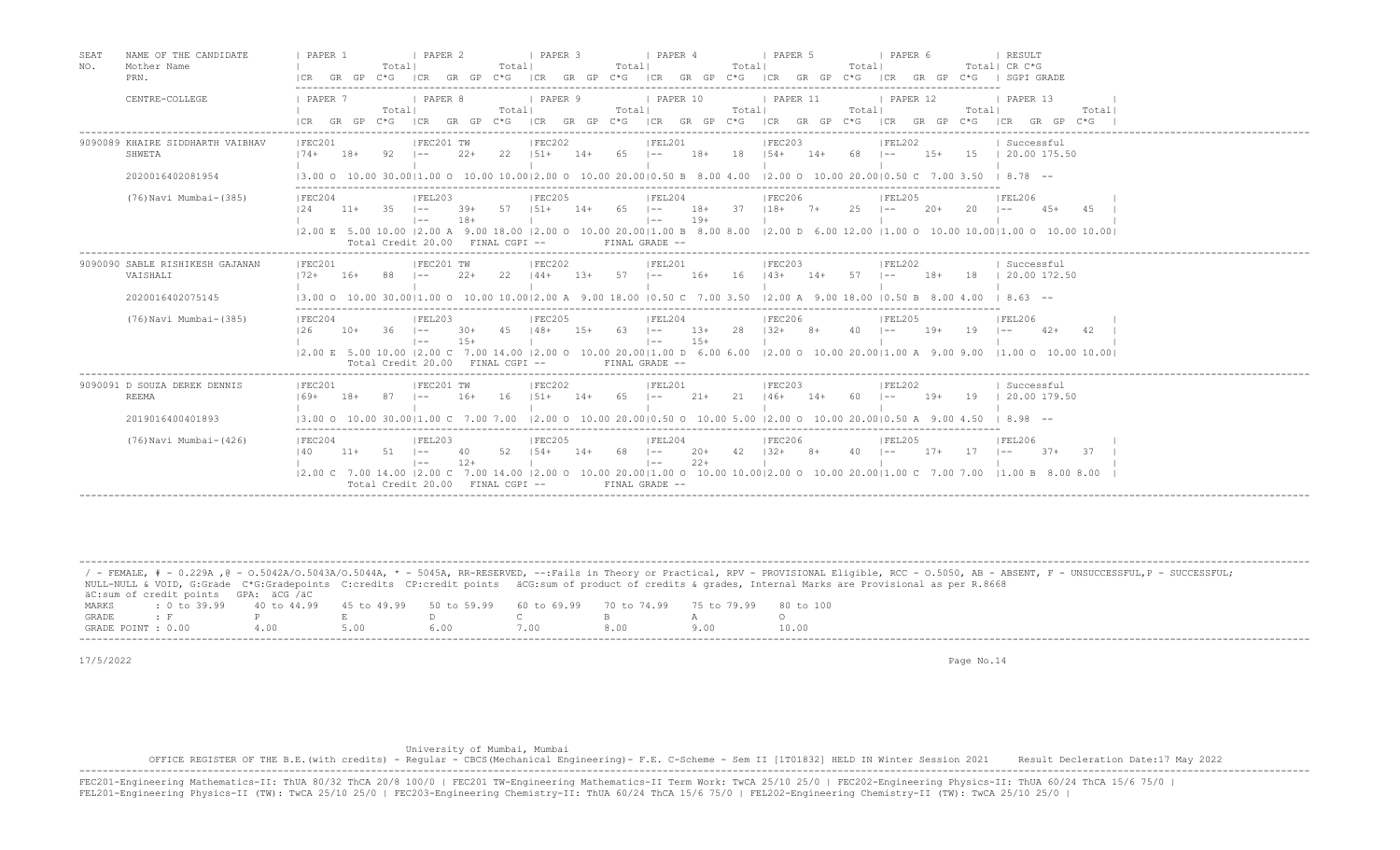FEC204-Engineering Graphics: ThUA 60/24 ThCA 15/6 75/0 | FEL203-Engineering Graphics (TW/Orl): PrCA 50/20 TwCA 25/10 75/0 | FEC205-C programming: ThUA 60/24 ThCA 15/6 75/0 |<br>FEL204-C programming (TW/Orl): ORCA 25/10 TwCA 2

| <b>SEAT</b><br>NO. | NAME OF THE CANDIDATE<br>Mother Name<br>PRN. | PAPER 1<br>GR GP<br>ICR             | I PAPER 2<br>Total <br>$C \star G$<br>ICR                 | Totall<br>$C * G$<br>GR GP          | I PAPER 3<br>ICR GR GP C*G ICR GR GP C*G | PAPER 4<br>Totall                                             | Total                     | I PAPER 5<br>Totall<br>ICR GR GP C*G                                                                                                                                                                                         | PAPER 6<br>GR GP C*G   SGPI GRADE<br> CR                                                                                                                                                                                                                                                                                                                                    | RESULT<br>Total  CR C*G                                                                                                                                         |
|--------------------|----------------------------------------------|-------------------------------------|-----------------------------------------------------------|-------------------------------------|------------------------------------------|---------------------------------------------------------------|---------------------------|------------------------------------------------------------------------------------------------------------------------------------------------------------------------------------------------------------------------------|-----------------------------------------------------------------------------------------------------------------------------------------------------------------------------------------------------------------------------------------------------------------------------------------------------------------------------------------------------------------------------|-----------------------------------------------------------------------------------------------------------------------------------------------------------------|
|                    | CENTRE-COLLEGE                               | 1 PAPER 7<br>ICR GR GP              | I PAPER 8<br>Totall<br>$C*G$<br> CR                       | Totall                              | <b>I PAPER 9</b>                         | I PAPER 10<br>Totall                                          | Totall                    | 1 PAPER 11<br>Totall                                                                                                                                                                                                         | <b>I PAPER 12</b><br>Totall<br>GR GP C*G ICR GR GP C*G ICR GR GP C*G ICR GR GP C*G ICR GR GP C*G ICR GR GP C*G                                                                                                                                                                                                                                                              | I PAPER 13<br>Total                                                                                                                                             |
|                    | 9090092 / PREKSHA DONGRE<br>SEEMA            | IFEC201<br>$1.51 +$<br>$18+$        | IFEC201 TW<br>69<br>$-$                                   | 18<br>$18+$                         | IFEC202<br>$142+$<br>$1.3+$              | IFEL201<br>$55 \t - -$                                        | 23<br>$23+$               | IFEC203<br>$52 - 1 -$<br>$140+$<br>12+                                                                                                                                                                                       | FEL202<br>20+                                                                                                                                                                                                                                                                                                                                                               | Successful<br>20   20.00 162.00                                                                                                                                 |
|                    | 2020016402155471                             |                                     |                                                           |                                     |                                          |                                                               |                           |                                                                                                                                                                                                                              | $(3.00 \text{ C} \quad 7.00 \text{ } 21.00 \text{ }  1.00 \text{ B} \quad 8.00 \text{ } 8.00 \text{ }  2.00 \text{ B} \quad 8.00 \text{ } 16.00 \text{ }  0.50 \text{ O} \quad 10.00 \text{ } 5.00 \text{ }  2.00 \text{ C} \quad 7.00 \text{ } 14.00 \text{ }  0.50 \text{ O} \quad 10.00 \text{ } 5.00 \text{ }  8.10 \text{ } -10.00 \text{ }  0.00 \text{ } 5.00 \text$ |                                                                                                                                                                 |
|                    | (76) Navi Mumbai- (426)                      | IFEC204<br>$139 -$<br>Q             | FEL203<br>$48$ $1--$<br>$1 - -$                           | 4.5<br>60.<br>$1.5+$                | IFEC205<br>$144+$<br>$14+$               | FEL204<br>$58 = 1 -$<br>$\vert - - \vert$                     | $2.3+$<br>45<br>$22+$     | <b>IFEC206</b><br>$126+$ 8+<br>$-34$ $1--$                                                                                                                                                                                   | FEL205<br>$17+$<br>$17 - 1 -$                                                                                                                                                                                                                                                                                                                                               | IFEL206<br>$4.3+$<br>43<br> 2.00 C 7.00 14.00  2.00 O 10.00 20.00 2.00 A 9.00 18.00  1.00 O 10.00 10.00 2.00 C 7.00 14.00  1.00 C 7.00 7.00  1.00 O 10.00 10.00 |
|                    |                                              |                                     |                                                           | Total Credit 20.00 FINAL CGPI --    |                                          | FINAL GRADE --                                                |                           |                                                                                                                                                                                                                              |                                                                                                                                                                                                                                                                                                                                                                             |                                                                                                                                                                 |
|                    | 9090093 LAD HARDIK PARESHKUMAR<br>PARUL      | IFEC201<br>$164+$<br>$16+$          | FEC201 TW                                                 | $12+$<br>12                         | FEC202<br>$149+$<br>$14+$                | FEL201<br>63<br>$\sim$                                        | $1.5+$<br>-1.5            | FEC203<br>$148+$<br>62<br>$14+$                                                                                                                                                                                              | IFEL202<br>14<br>$14+$<br>$1 - -$                                                                                                                                                                                                                                                                                                                                           | Successful<br>$\mid$ 20.00 157.50                                                                                                                               |
|                    | 2020016402155142                             | $13.00 \Omega$                      | 10.00 30.0011.00 E                                        |                                     | 12.00 0 10.00 20.0010.50 C 7.00 3.50     |                                                               |                           | $12.00$ O $10.00$ 20.0010.50 D 6.00 3.00                                                                                                                                                                                     |                                                                                                                                                                                                                                                                                                                                                                             | $1, 7.88 - -$                                                                                                                                                   |
|                    | (76) Navi Mumbai-(426)                       | IFEC204<br>127<br>- 6               | IFEL203<br>33<br>$1 - -$<br>$1 - -$<br>Total Credit 20.00 | 55<br>45<br>$10+$<br>FINAL CGPI --  | IFEC205<br>$156+$<br>$14+$               | IFEL204<br>$70 \t - -$<br>$\vert - - \vert$<br>FINAL GRADE -- | 31 129+<br>$15+$<br>$16+$ | IFEC206<br>$37 \quad - -$<br>$8+$                                                                                                                                                                                            | IFEL205<br>$11 - 1 =$<br>$11+$<br> 2.00 P 4.00 8.00  2.00 B 8.00 16.00  2.00 O 10.00 20.00 1.00 C 7.00 7.00  2.00 B 8.00 16.00  1.00 P 4.00 4.00  1.00 E 5.00 5.00                                                                                                                                                                                                          | IFEL206<br>$2.3+$<br>-23                                                                                                                                        |
|                    | 9090094 ADITYA BRAMHJEET MISHRA<br>MAMATA    | IFEC201<br>116F<br>$17+$            | IFEC201 TW<br>33<br>$1 - -$                               | 10<br>$10+$                         | IFEC202<br>144E<br>- 6+                  | IFEL201<br>50<br>$\vert - - \vert$                            | $1.5+$<br>1.5             | IFEC203<br>$148+$<br>61<br>$1.3+$                                                                                                                                                                                            | IFEL202<br>16<br>$\vert - - \vert$<br>$16+$                                                                                                                                                                                                                                                                                                                                 | Unsuccessful<br>$20.00 -$                                                                                                                                       |
|                    | 2020016402155126                             | 13.00 F 0.00 0.00 11.00 P 4.00 4.00 |                                                           |                                     |                                          |                                                               |                           | $ 2.00 \text{ }$ $\text{ }7.00 \text{ }$ $ 14.00 \text{ } 0.50 \text{ }$ $\text{ }7.00 \text{ }$ $ 3.50 \text{ } 2.00 \text{ }$ $\text{ }0 \text{ }$ $ 10.00 \text{ }$ $ 20.00 0.50 \text{ }$ $\text{ }7.00 \text{ }$ $3.50$ |                                                                                                                                                                                                                                                                                                                                                                             | $\cdots$                                                                                                                                                        |
|                    | (76) Navi Mumbai- (426)                      | FEC204<br>135E<br>$7+$              | IFEL203<br>$42 - 1 =$<br>$1 - -$<br>Total Credit 20.00    | 25E<br>35<br>$10+$<br>FINAL CGPI -- | FEC205<br>$155+$<br>$7+$                 | IFEL204<br>$62$ $ -$<br>$\vert - - \vert$<br>FINAL GRADE --   | 26<br>$10+$<br>16E        | IFEC206<br>$128+$<br>-9+                                                                                                                                                                                                     | IFEL205<br>16+<br>16<br>12.00 D 6.00 12.00 12.00 E 5.00 10.00 12.00 O 10.00 20.0011.00 D 6.00 6.00 12.00 B 8.00 16.00 11.00 C 7.00 7.00 11.00 C                                                                                                                                                                                                                             | <b>IFEL206</b><br>$\vert - -$<br>$30+$<br>.30                                                                                                                   |

|       |                                                                                                |      |  |      | / - FEMALE, # - 0.229A ,@ - 0.5042A/0.5043A/0.5044A, * - 5045A, RR-RESERVED, --:Fails in Theory or Practical, RPV - PROVISIONAL Eligible, RCC - 0.5050, AB - ABSENT, F - UNSUCCESSFUL,P - SUCCESSFUL; |
|-------|------------------------------------------------------------------------------------------------|------|--|------|-------------------------------------------------------------------------------------------------------------------------------------------------------------------------------------------------------|
|       |                                                                                                |      |  |      | NULL-NULL & VOID, G:Grade C*G:Gradepoints C:credits CP:credit points äCG:sum of product of credits & grades, Internal Marks are Provisional as per R.8668                                             |
|       | äC:sum of credit points GPA: äCG /äC                                                           |      |  |      |                                                                                                                                                                                                       |
| MARKS | t 0 to 39,99 40 to 44,99 45 to 49,99 50 to 59,99 60 to 69,99 70 to 74,99 75 to 79,99 80 to 100 |      |  |      |                                                                                                                                                                                                       |
| GRADE |                                                                                                |      |  |      |                                                                                                                                                                                                       |
|       | GRADE POINT : 0.00                                                                             | 5.00 |  | 8.00 | 10.00                                                                                                                                                                                                 |
|       |                                                                                                |      |  |      |                                                                                                                                                                                                       |

17/5/2022 Page No.15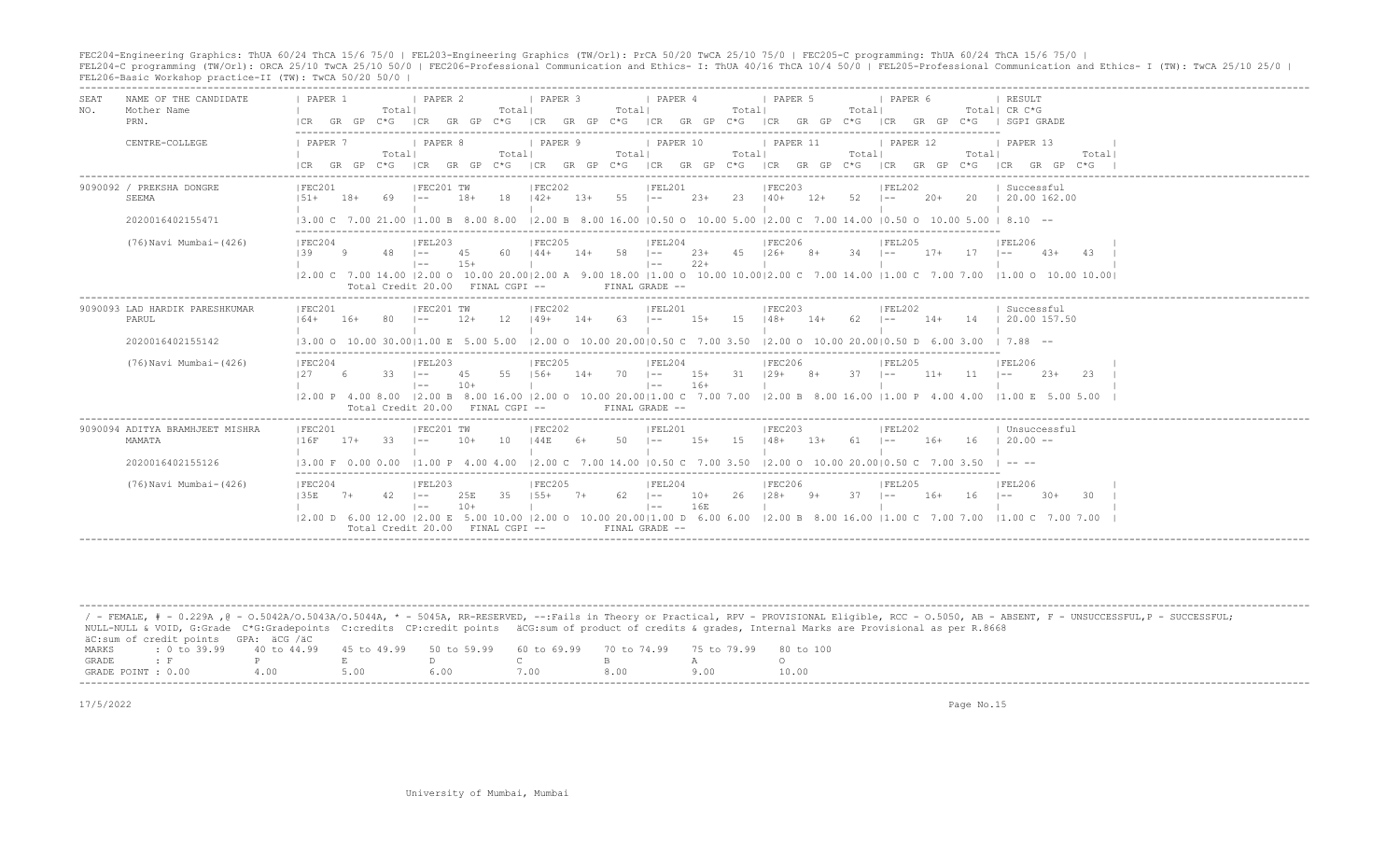-------------------------------------------------------------------------------------------------------------------------------------------------------------------------------------------------------------------

FEC201-Engineering Mathematics-II: ThUA 80/32 ThCA 20/8 100/0 | FEC201 TW-Engineering Mathematics-II Term Work: TwCA 25/10 25/0 | FEC202-Engineering Physics-II: ThUA 60/24 ThCA 15/6 75/0 | FEL201-Engineering Physics-II (TW): TwCA 25/10 25/0 | FEC203-Engineering Chemistry-II: ThUA 60/24 ThCA 15/6 75/0 | FEL202-Engineering Chemistry-II (TW): TwCA 25/10 25/0 | FEC204-Engineering Graphics: ThUA 60/24 ThCA 15/6 75/0 | FEL203-Engineering Graphics (TW/Orl): PrCA 50/20 TwCA 25/10 75/0 | FEC205-C programming: ThUA 60/24 ThCA 15/6 75/0 | FEL204-C programming (TW/Orl): ORCA 25/10 TwCA 25/10 50/0 | FEC206-Professional Communication and Ethics- I: ThUA 40/16 ThCA 10/4 50/0 | FEL205-Professional Communication and Ethics- I (TW): TwCA 25/10 25/0 | FEL206-Basic Workshop practice-II (TW): TwCA 50/20 50/0 |

-------------------------------------------------------------------------------------------------------------------------------------------------------------------------------------------------------------------

| SEAT<br>NO. | NAME OF THE CANDIDATE<br>Mother Name<br>PRN. | PAPER 1                                                                                          |       | Totall                           | PAPER 2                      |                | Totall   | PAPER 3       |                | Totall         | PAPER 4                     |                | Totall | PAPER 5                                                 |       | Totall            | PAPER 6    |        |              | RESULT<br>Total  CR C*G<br> CR GR GP C*G  CR GR GP C*G  CR GR GP C*G  CR GR GP C*G  CR GR GP C*G  CR GR GP C*G   SGPI GRADE                                                                                                                                   |                 |
|-------------|----------------------------------------------|--------------------------------------------------------------------------------------------------|-------|----------------------------------|------------------------------|----------------|----------|---------------|----------------|----------------|-----------------------------|----------------|--------|---------------------------------------------------------|-------|-------------------|------------|--------|--------------|---------------------------------------------------------------------------------------------------------------------------------------------------------------------------------------------------------------------------------------------------------------|-----------------|
|             | CENTRE-COLLEGE                               | I PAPER 7<br>ICR GR GP C*G ICR GR GP C*G ICR GR GP C*G ICR GR GP C*G ICR GR GP C*G ICR GR GP C*G |       | Totall                           | <i>I</i> PAPER 8             |                | Totall   | PAPER 9       |                | Totall         | PAPER 10                    |                | Totall | 1 PAPER 11                                              |       | Totall            | 1 PAPER 12 |        | Totall       | PAPER 13<br>ICR GR GP C*G                                                                                                                                                                                                                                     | Totall          |
|             | 9090095 ATHARV SUBHASH PARISE<br>ARCHANA     | FEC201<br>$157+$ 15+                                                                             |       | $72$ $1--$                       | FEC201 TW                    | $19+$          |          | FEC202        |                |                | FEL201                      |                |        | FEC203<br>19   37+ 12+ 49   -- 24+ 24   47+ 11+ 58   -- |       |                   | FEL202     | $19+$  |              | Successful<br>19 1 20.00 156.50                                                                                                                                                                                                                               |                 |
|             | 2020016402154587                             |                                                                                                  |       |                                  |                              |                |          |               |                |                |                             |                |        |                                                         |       |                   |            |        |              | 13.00 B 8.00 24.00 11.00 A 9.00 9.00 12.00 C 7.00 14.00 10.50 O 10.00 5.00 12.00 A 9.00 18.00 10.50 A 9.00 4.50 I 7.83 --                                                                                                                                     |                 |
|             | (76) Navi Mumbai- (426)                      | IFEC204<br>$126+6$                                                                               |       | $32 - 1 =$                       | FEL203<br>$1 - -$            | $27+$<br>$21+$ | 48   42+ | FEC205        | $11+ 53 + -$   |                | FEL204<br>$\vert - - \vert$ | $21+$          |        | <b>FEC206</b><br>$24+ 45$ $126+ 7+ 33$ $1--$            |       |                   | IFEL205    | $20+$  | $20 - 1 = -$ | FEL206<br>$4.3+$                                                                                                                                                                                                                                              | 4.3             |
|             |                                              |                                                                                                  |       | Total Credit 20.00 FINAL CGPI -- |                              |                |          |               |                |                | FINAL GRADE --              |                |        |                                                         |       |                   |            |        |              | 2.00 P 4.00 8.00  2.00 C 7.00 14.00  2.00 B 8.00 16.00  1.00 O 10.00 10.00 2.00 C 7.00 14.00  1.00 O 10.00 10.00 1.00 O 10.00 10.00                                                                                                                           |                 |
|             | 9090096 GAURAV SINGH<br>SARITA               | IFEC201<br>$1.59+$                                                                               | $15+$ | $74$ $1--$                       | FEC201 TW                    | $10+$          |          | FEC202        |                |                | FEL201                      |                |        | FEC203<br>10 132+ 11+ 43 1-- 16+ 16 143+ 10+            |       | $53 \t - -$       | FEL202     | $1.5+$ |              | Successful<br>15   20.00 133.00                                                                                                                                                                                                                               |                 |
|             | 2020016402154982                             |                                                                                                  |       |                                  |                              |                |          |               |                |                |                             |                |        |                                                         |       |                   |            |        |              | 13.00 B 8.00 24.00 11.00 P 4.00 4.00 12.00 D 6.00 12.00 10.50 C 7.00 3.50 12.00 B 8.00 16.00 10.50 C 7.00 3.50 I 6.65 --                                                                                                                                      |                 |
|             | (76) Navi Mumbai-(426)                       | IFEC204<br>$125+7$                                                                               |       | $32 - 1 =$                       | FEL203<br>$1 - -$            | $20+$<br>$10+$ | 30 145+  | <b>FEC205</b> | $11+ 56$ $1--$ |                | FEL204<br>$\vert - - \vert$ | $20+$          |        | FEC206<br>$16+$ 36 $128+$ 8+ 36 I--                     |       |                   | IFEL205    | $16+$  | $16$ $1--$   | IFEL206<br>$33+$<br> 2.00 P 4.00 8.00  2.00 P 4.00 8.00  2.00 B 8.00 16.00  1.00 B 8.00 8.00  2.00 B 8.00 16.00  1.00 C 7.00 7.00  1.00 C 7.00 7.00                                                                                                           | $-33$           |
|             |                                              |                                                                                                  |       | Total Credit 20.00 FINAL CGPI -- |                              |                |          |               |                |                | FINAL GRADE --              |                |        |                                                         |       |                   |            |        |              |                                                                                                                                                                                                                                                               |                 |
|             | 9090097 SOSHTE SHANTANU PRADEEP<br>NITU      | FEC201<br>$132 -$                                                                                | $17+$ | 49                               | FEC201 TW<br>$1 - -$         | $10+$          | 10       | FEC202<br>138 | $12+$          | $50$ $1--$     | FEL201                      | $14+$ 14 $133$ |        | FEC203                                                  | $10+$ | $43 - 1 =$        | IFEL202    | $10+$  |              | Successful<br>10 1 20.00 125.00                                                                                                                                                                                                                               |                 |
|             | 2020016402156114                             |                                                                                                  |       |                                  |                              |                |          |               |                |                |                             |                |        |                                                         |       |                   |            |        |              | $(3.00 \t{E} \t{5.00} \t{15.00} \t{1.00} \t{P} \t{4.00} \t{4.00} \t{2.00} \t{C} \t{7.00} \t{14.00} \t{0.50} \t{D} \t{6.00} \t{3.00} \t{2.00} \t{D} \t{6.00} \t{12.00} \t{0.50} \t{P} \t{4.00} \t{2.00} \t{6.25} \t{-7} \t{6.25} \t{6.25} \t{6.25} \t{6.25} \$ |                 |
|             | (76) Navi Mumbai-(426)                       | IFEC204<br>1.37                                                                                  | $8+$  | $45 - 1 -$                       | IFEL203<br>$\vert - - \vert$ | 33<br>$10+$    | 43 148   | IFEC205       |                | $13+ 61$ $1--$ | IFEL204<br>$1 - -$          | $12+$<br>16    | 28     | IFEC206<br> 23                                          | $4+$  | $27 \frac{-1}{2}$ | IFEL205    | $11+$  | $11 - 1 =$   | FEL206<br>$31 +$                                                                                                                                                                                                                                              | $\overline{31}$ |
|             |                                              |                                                                                                  |       | Total Credit 20.00 FINAL CGPI -- |                              |                |          |               |                |                | FINAL GRADE --              |                |        |                                                         |       |                   |            |        |              | 2.00 C 7.00 14.00  2.00 D 6.00 12.00  2.00 O 10.00 20.00 1.00 D 6.00 6.00  2.00 D 6.00 12.00  1.00 P 4.00 4.00  1.00 C 7.00 7.00                                                                                                                              |                 |

 / - FEMALE, # - 0.229A ,@ - O.5042A/O.5043A/O.5044A, \* - 5045A, RR-RESERVED, --:Fails in Theory or Practical, RPV - PROVISIONAL Eligible, RCC - O.5050, AB - ABSENT, F - UNSUCCESSFUL,P - SUCCESSFUL; NULL-NULL & VOID, G:Grade C\*G:Gradepoints C:credits CP:credit points äCG:sum of product of credits & grades, Internal Marks are Provisional as per R.8668 äC:sum of credit points GPA: äCG /äC MARKS : 0 to 39.99 40 to 44.99 45 to 49.99 50 to 59.99 60 to 69.99 70 to 74.99 75 to 79.99 80 to 100 GRADE : F P E D C B A O GRADE POINT : 0.00 4.00 5.00 6.00 7.00 8.00 9.00 10.00 -------------------------------------------------------------------------------------------------------------------------------------------------------------------------------------------------------------------

-------------------------------------------------------------------------------------------------------------------------------------------------------------------------------------------------------------------

17/5/2022 Page No.16